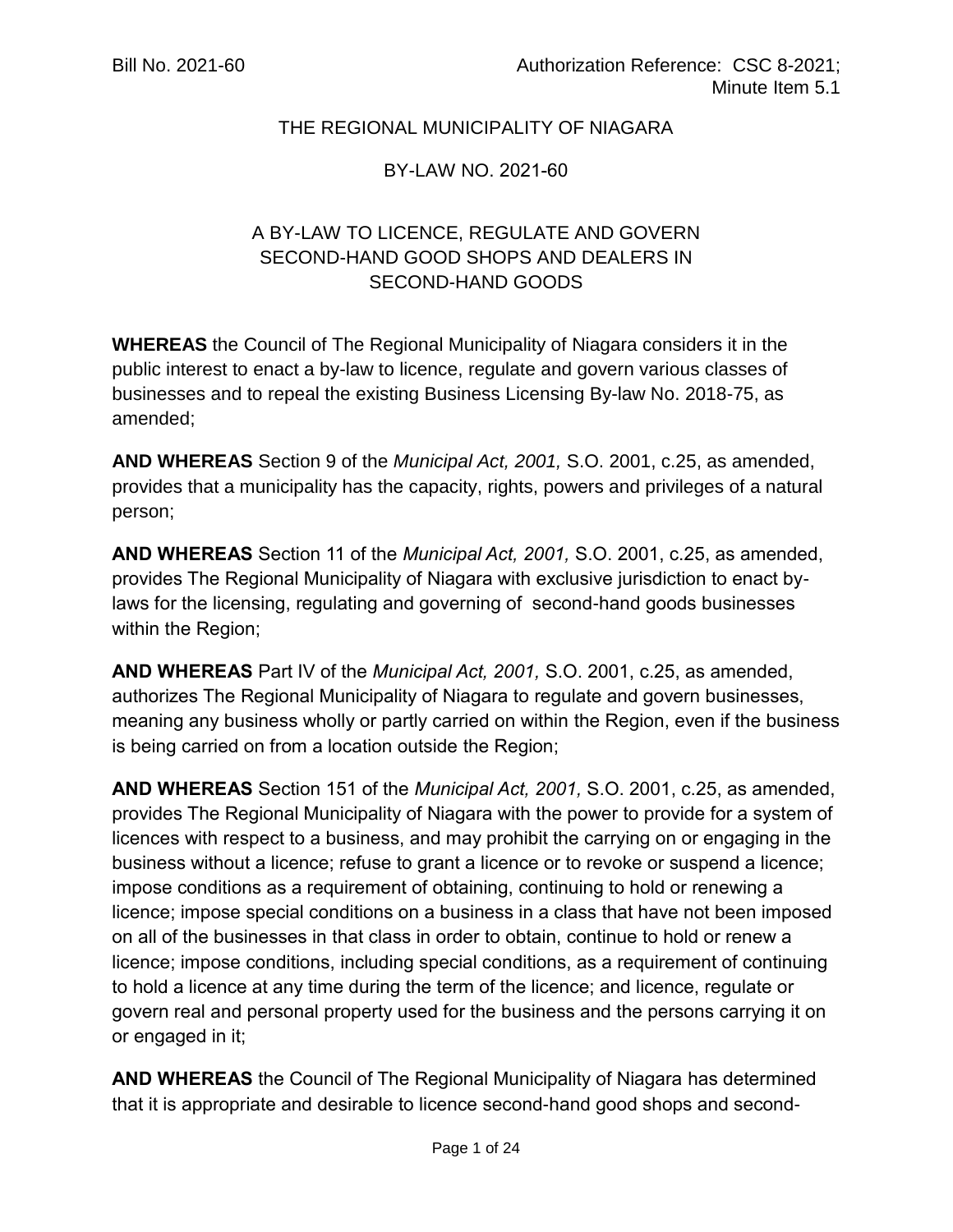hand good dealers as a means of deterring the sale of stolen goods to second-hand shops and second-hand good dealers and deterring thefts overall within the Region;

**NOW THEREFORE** the Council of The Regional Municipality of Niagara enacts as follows:

## **PART I DEFINITIONS**

1. In this By-law, unless context otherwise requires:

"**Applicant**" means any Person applying for a Licence or renewal of a Licence under this By-law;

"**Area Municipality**" means any one of the municipalities or corporations of the Town of Fort Erie, Town of Grimsby, Town of Lincoln, City of Niagara Falls, Town of Niagara-on-the-Lake, Town of Pelham, City of Port Colborne, City of St. Catharines, City of Thorold, Township of Wainfleet, City of Welland, and/or Township of West Lincoln;

"*Controlled Drugs and Substances Act"* means the *Controlled Drugs and Substances Act,* S.C. 1996, c. 19, as amended, or any successor legislation;

"**Council**" means the Council of The Regional Municipality of Niagara;

"**Criminal Code**" means the *Criminal Code*, R.S.C. 1985, c. C-46, as amended, or any successor legislation;

"**Fees and Charges By-law**" means a by-law passed by Council pursuant to section 391 of the *Municipal Act, 2001* establishing fees and charges for services and activities provided by the Region and for the use of its property, as amended and replaced from time to time.

"**Licence**" means an authorization issued under this By-law to carry on a business specified therein and the document, certificate or card issued shall provide evidence of such authority as the content may allow;

"**Licensee**" means a Person holding a Licence in accordance with this By-law;

"**Licensing Appeals Committee**" or "**Committee**" means the all citizen tribunal appointed by Council to conduct hearings under this by-law;

"**Licensing Officer**" means the Manager of Business Licensing for The Regional Municipality of Niagara or their designate;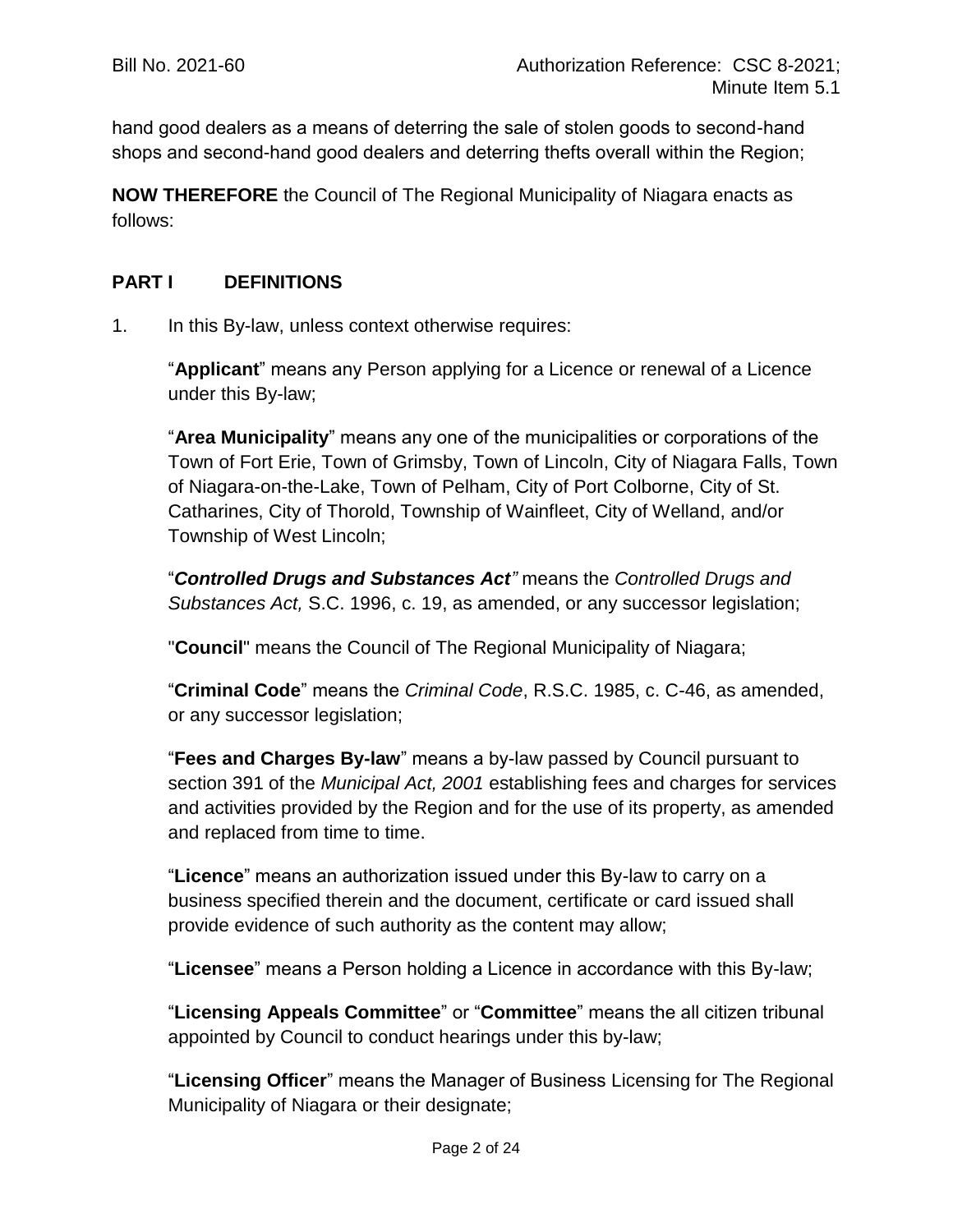"*Municipal Act, 2001*" means the *Municipal Act, 2001*, S.O.2001, c. 25, as amended from time to time;

"**Municipal Law Enforcement Officer**" means a municipal law enforcement officer appointed by Council, or an officer, employee or agent of the Region whose responsibilities include the enforcement of this By-law;

"**Officer**" means Municipal Law Enforcement Officer, Licensing Officer, or Police Officer;

**"Pawnbroker"** means a Person who exercises the trade of receiving or taking, by way of pawn or pledge, any goods for the repayment of money lent thereon;

"**Person**" includes an individual, a partnership, or a corporation;

"**Police Officer**" means a police officer as defined by the *Police Services Act*, R.S.O. 1990, c. P.15;

**"Provincial Licence"** means any form of Licence or certification required to be held by the Licensee pursuant to applicable Provincial laws;

"**Region**" means The Regional Municipality of Niagara as a municipal corporation and, where the context requires, its geographic area;

"**Register**" means the Register as required under Part VII of this By-law;

"**Second-Hand Good Business**" includes Second-Hand Shops and Second-Hand Good Dealers;

"**Second-Hand Good Dealer**" means a Person that does not have a fixed location at a building, booth, stall or other place but who goes from house to house or along highways, within the boundaries of the Region, to collect, purchase, sell or obtain Second-Hand Goods;

"**Second-Hand Good Dealer Licence**" means a Second-Hand Good Dealer Licence as issued by the Licensing Officer under this By-law;

"**Second-Hand Good**" means any item listed in Schedule "A" of this By-law, whether in new or used condition, that has been sold, traded, exchanged, consigned or otherwise disposed of by its original owner, and does not include books (hard cover or softcover), magazines, comics books, or clothing;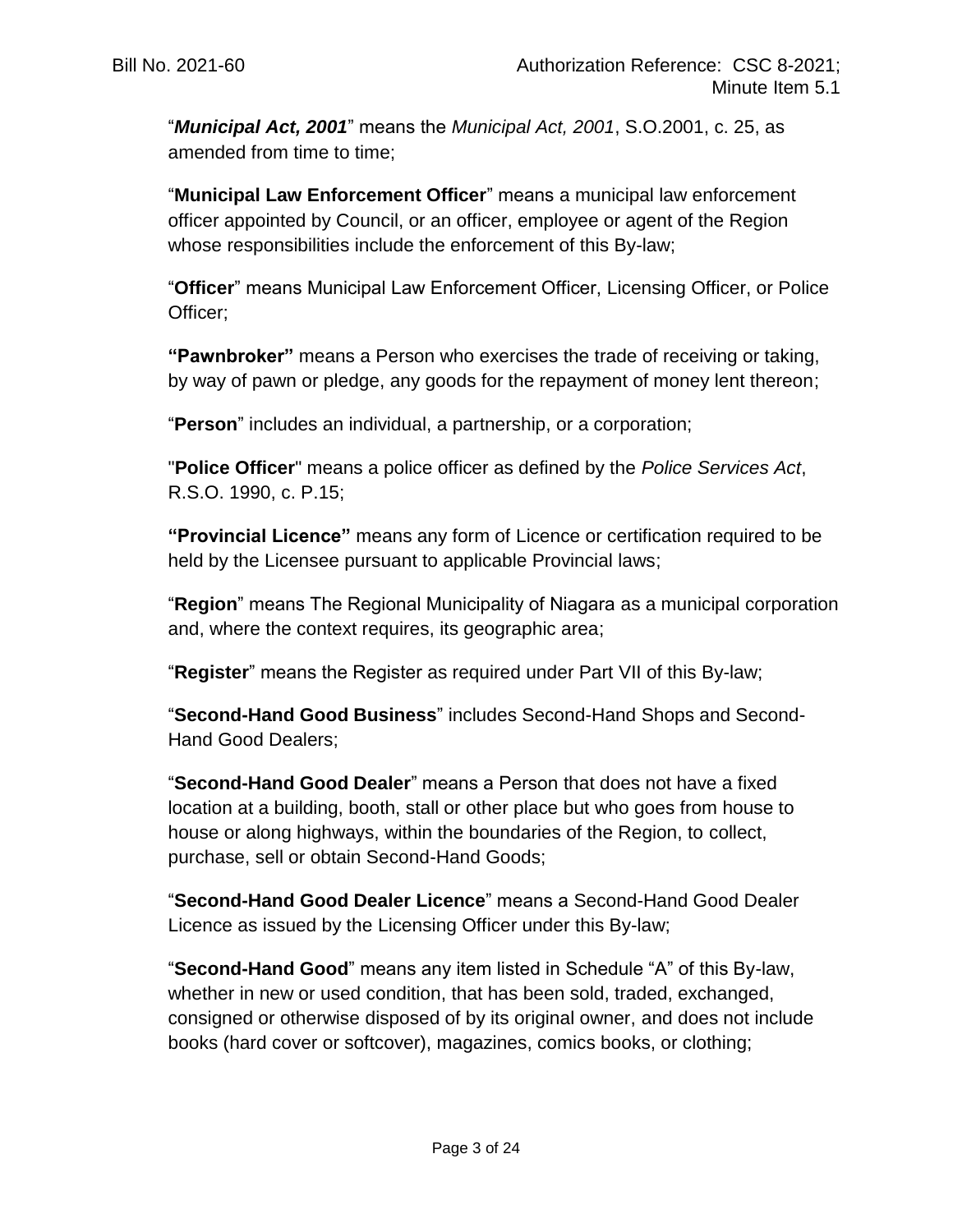"**Second-Hand Shop**" means a building, booth, stall or other place, or any part thereof, that is a permanent or semi-permanent location, within the geographic boundaries of the Region, where:

- (1) A Second-Hand Good is offered for sale; or
- (2) There is an offer to acquire, consign or exchange a Second-Hand Good;

"**Second-Hand Shop Licence**" means a Second-Hand Shop Licence as issued by the Licensing Officer under this By-law;

"**Statutory Holiday**" means New Year's Day, Family Day, Good Friday, Easter Sunday, Victoria Day, Canada Day, August Civic Holiday, Labour Day, Thanksgiving Day, Christmas Day, Boxing Day, and any other day fixed as a public holiday by the Federal Government or Ontario Provincial Government;

## **PART II LICENCE CLASSES**

- <span id="page-3-0"></span>2. (1) The Licensing Officer shall issue Licences for the following classes:
	- (i) Second-Hand Goods Dealer; and
	- (ii) Second-Hand Shop.
	- (2) All Licences are valid for a twelve (12) month period from the date of issuance. For Licence renewals only, if deemed necessary for administrative purposes by the Licensing Officer, the term of a Licence may be adjusted, for example, to align with the term of other Provincial Licences held by the Licensee for the Business, and the Licence fee may be pro-rated accordingly.
	- (3) Unless otherwise provided for in this By-law, all Licences issued under this By-law are personal to the Licensee, are only transferable upon approval by the Licensing Officer, and remain the property of the Region

#### **PART III PROHIBITIONS**

3. No Person shall carry on or engage in the provision of a Second-Hand Good Business within the Region unless that Person holds a valid and current Licence permitting them to do so.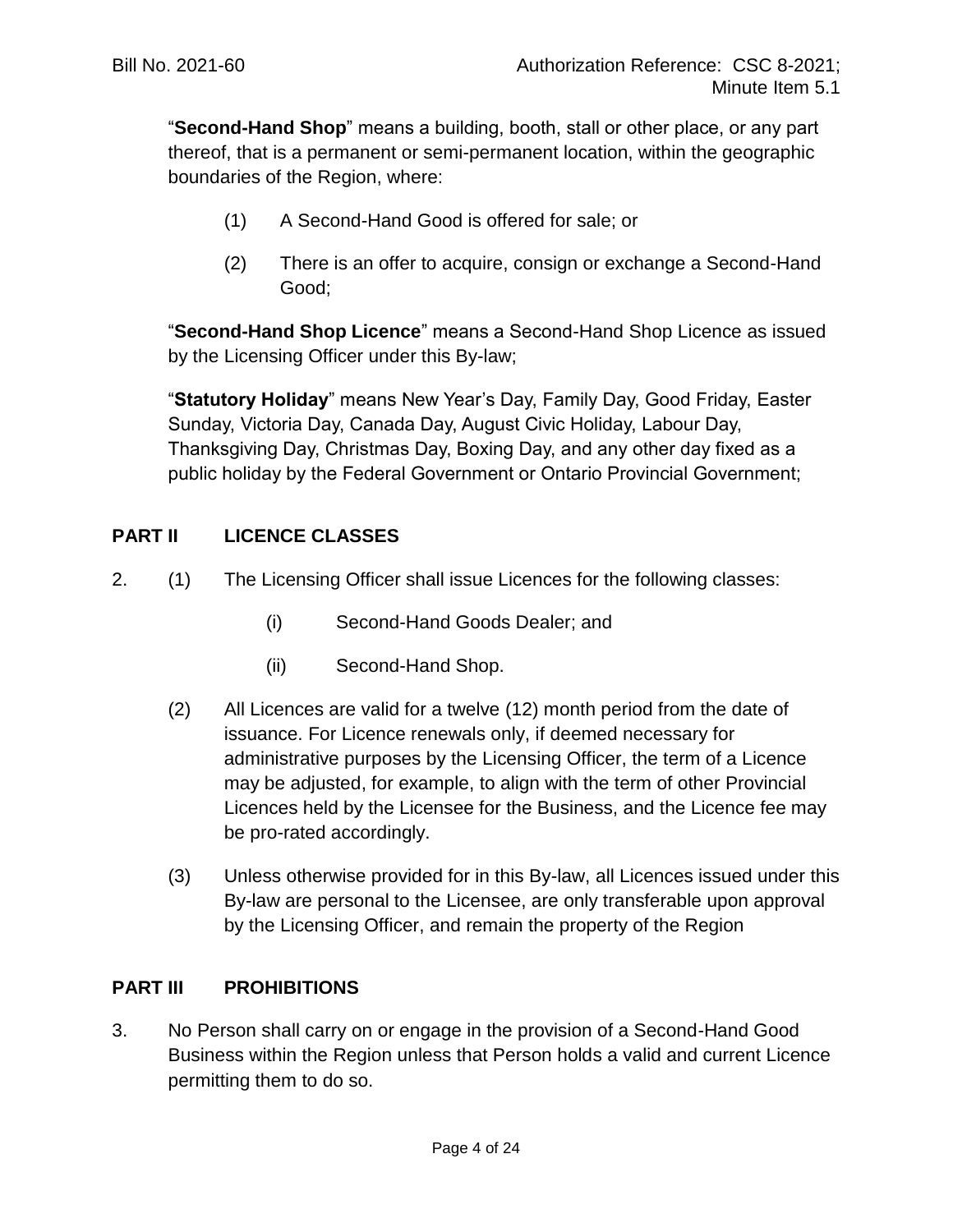- 4. No Person shall own or operate a Second-Hand Shop within the Region unless that Person holds a Second-Hand Shop Licence.
- 5. No Person shall act as a Second-Hand Good Dealer within the Region unless that Person holds a Second-Hand Good Dealer Licence.
- 6. Notwithstanding sections 3, 4 and 5 above, no Second-Hand Shop Licence or Second-Hand Good Dealer Licence is required where the Second-Hand Good:
	- (1) Is being offered for sale at a Person's residence or in a Person's residential neighbourhood as part of a garage or yard sale; or
	- (2) Is being offered for sale at a premises that is owned or operated by a notfor-profit or charitable organization.

## **PART IV LICENCE APPLICATION PROCESS**

- 7. Every application for a Licence or renewal of a Licence issued under this By-law shall be made to the Licensing Officer in a form provided by the Licensing Officer. Without limitation, every application shall include the following:
	- (1) The full legal name, municipal address, email address and telephone number of each Applicant;
	- (2) If the Applicant is a partnership, the full legal name, address, email address and telephone number of each partner;
	- (3) If the Applicant is a corporation, all current articles of incorporation for the corporation;
	- (4) All current legal documents showing the registered business name of the Applicant, if applicable;
	- (5) The full legal names, dates of birth and addresses for all officers and directors of the Applicant, if applicable;
	- (6) The full legal names and signatures of all Persons having signing authority for the Applicant partnership and/or corporation, if applicable, including a letter outlining the number of signatures required for financial and administrative functions;
	- (7) A Certificate of Insurance identifying and confirming the following minimum insurance requirements: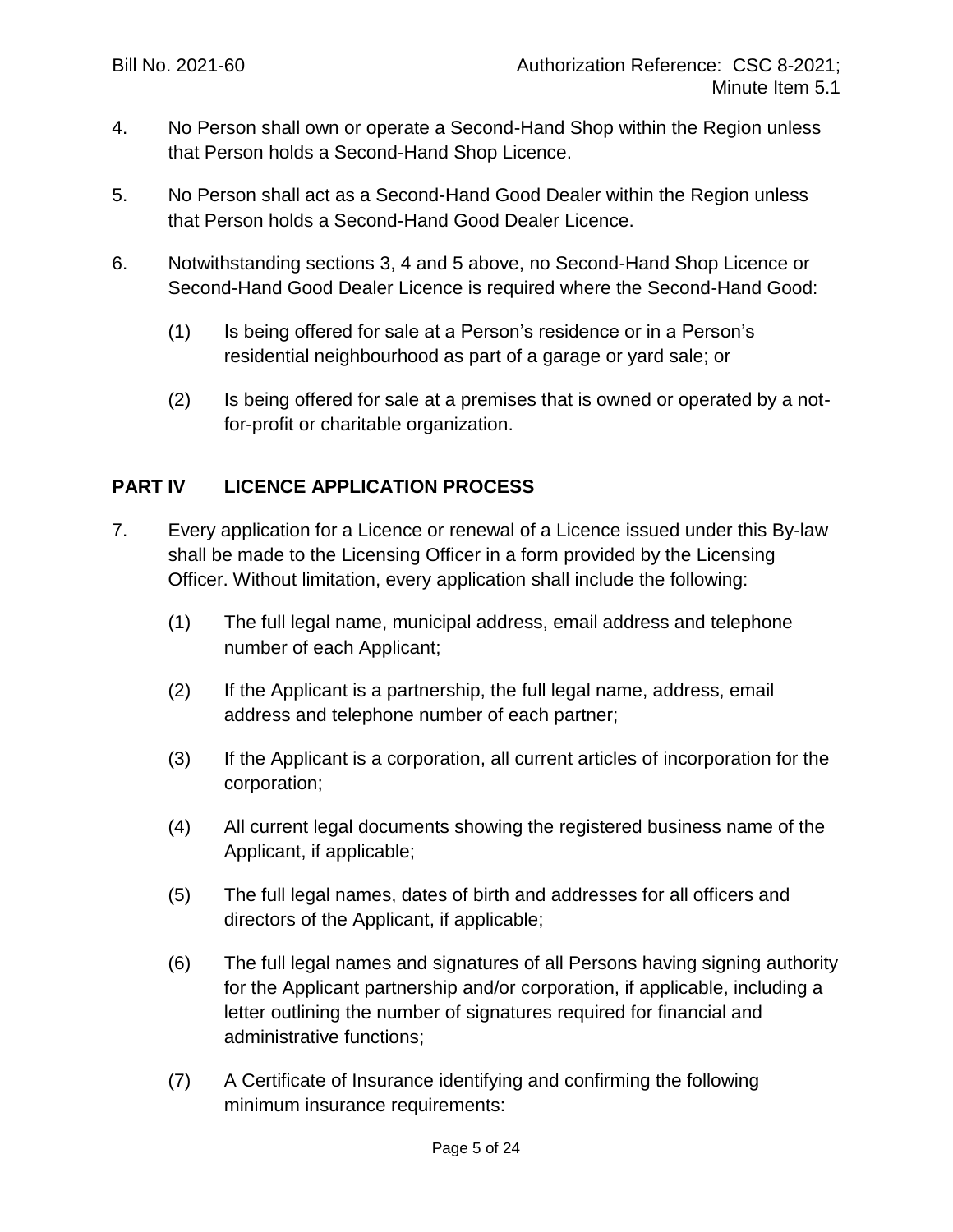## Commercial General Liability Insurance ("CGL")

CGL insurance for all services, operations, products and work to a limit of not less than FIVE MILLION DOLLARS (\$5,000,000) per occurrence.

The policy will be extended to include:

- a. bodily injury, death and property damage;
- b. cross liability and severability of interest;
- c. blanket contractual;
- d. premises and operations;
- e. personal and advertising injury;
- f. products and completed operations;
- g. owner's and contractors protective;
- h. non-owned Automobile to a limit of not less than TWO MILLION DOLLARS (\$2,000,000).

The policy shall be endorsed to:

- a. include The Regional Municipality of Niagara as an additional insured; and,
- b. contain an undertaking by the insurers to give thirty (30) days prior written notice in the event that there is a material change in the foregoing policies or coverage affecting the Additional Insured(s) or cancellation of coverage before the expiration date of any of the foregoing policies.

#### **Policy Requirements**

All policies of insurance shall:

- a) be written with an insurer licensed to do business in Ontario;
- b) be non-contributing with, and will apply only as primary and not excess to any other insurance or self-insurance available to Niagara Region.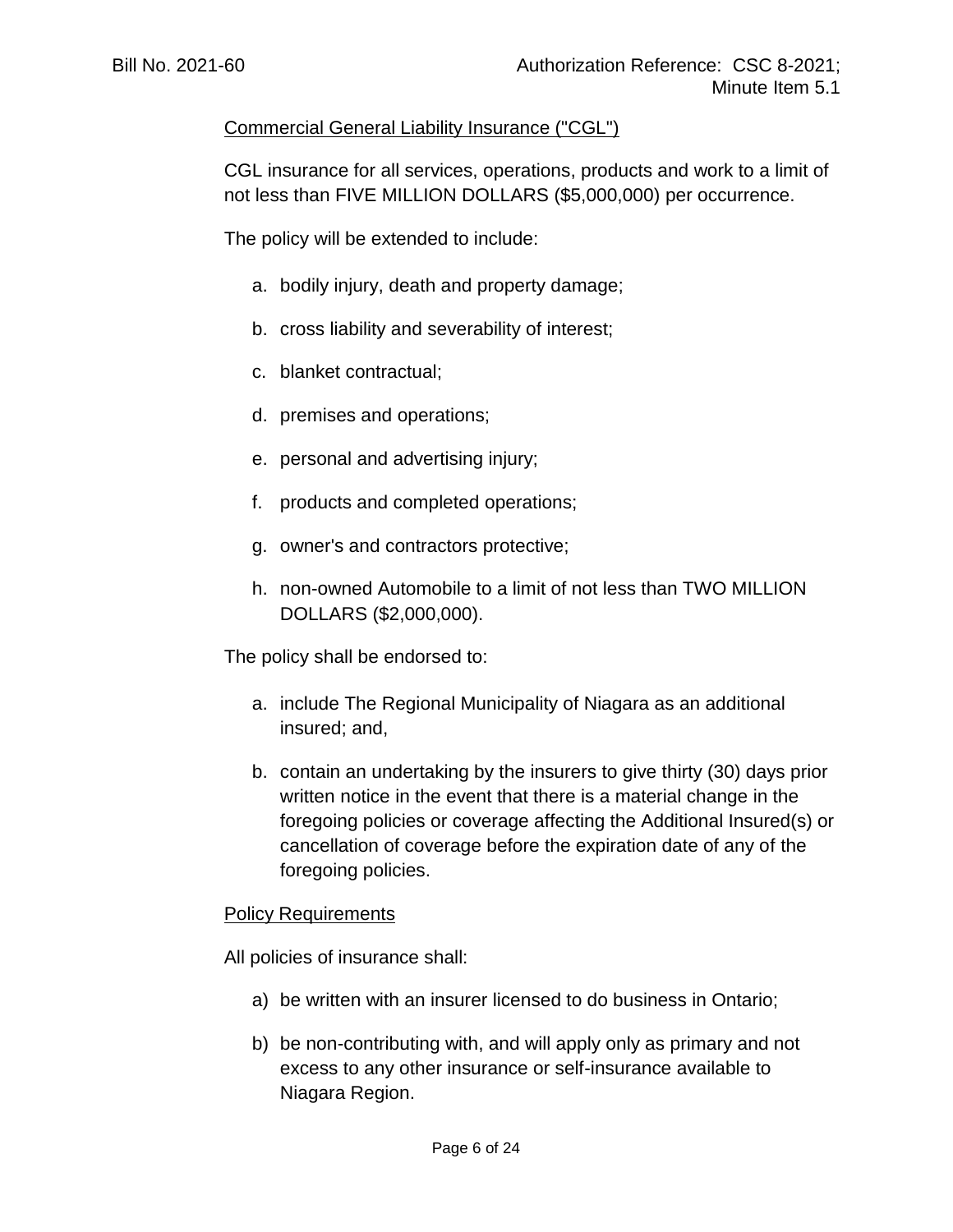## Certificates of Insurance

Certificates of insurance originally signed by authorized insurance representatives shall be delivered to the Region prior issuance of the Licence, on a form of Certificate of Insurance which is acceptable to the Region. The Certificate of Insurance must comply with these insurance requirements and must be on the Region's form of Certificate of Insurance, which can be found on the Region's website – [www.niagararegion.ca/business/fpr/cert-insurance.aspx.](http://www.niagararegion.ca/business/fpr/cert-insurance.aspx) If the Certificate of Insurance is provided in a non-original form (e.g. a facsimile, photocopy or scanned electronic copy), the Applicant acknowledges and agrees that the Region is fully entitled to treat any such Certificate as an original and that the Applicant will be responsible for the accuracy and validity of the information contained therein. All subsequent policy renewals and certificates of insurance thereafter, during the time that the Licence is in force, shall be forwarded to the Region within fifteen (15) days of their renewal date.

- (8) Information on whether the Applicant, or any officer or director of the Applicant, has had a licence in regard to a Second-Hand Good Business suspended or revoked in the Region or in any other municipality within Canada;
- (9) Information on whether the Applicant, or any officer or director of the Applicant, has been convicted of an offence under any previously repealed by-law of the Region or in any other municipality within Canada governing the licensing of a Second-Hand Good Business;
- (10) A Criminal Record and Judicial Matters check for the Applicant or any officer or director of the Applicant, obtained within sixty (60) days from the date of application, which shall be reviewed in accordance with Schedule "B".
- (11) For an application for a Second-Hand Shop Licence only:
	- (i) A letter from the applicable Area Municipality confirming zoning compliance for the location of the Second-Hand Shop; if zoned "legal non-conforming", the applicable Area Municipality must confirm this zoning status; and,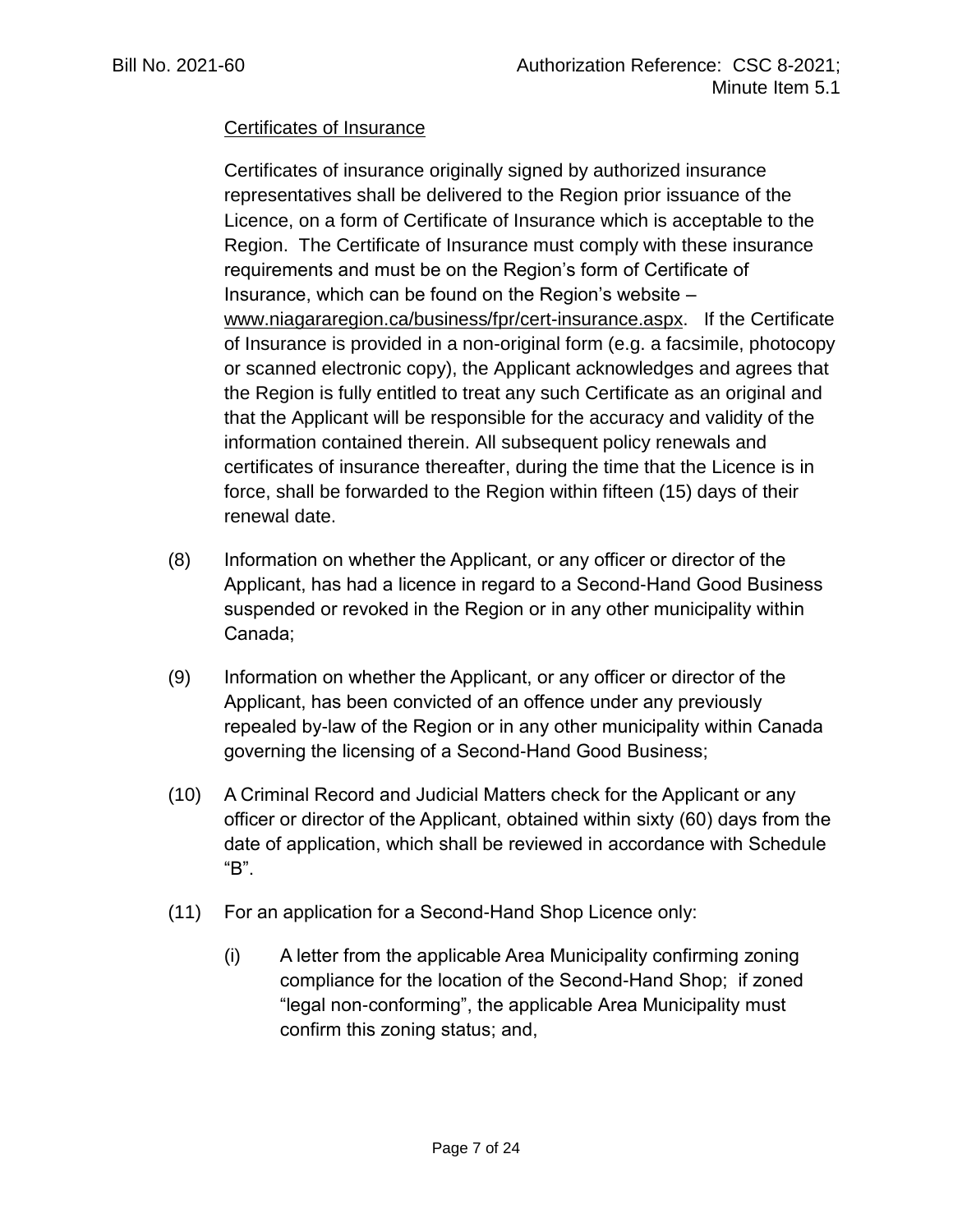- (ii) Information on whether the Applicant, or any officer or director of the Applicant, has been convicted of an offence, or has had an order issued against them, relating to the protection of the environment, fire safety, health standards, property standards, Building Code standards or zoning violations of a Second-Hand Goods Business within the previous twelve (12) month period; and,
- (12) Payment in full of the prescribed fee in accordance with the Fees and Charges By-law.
- 8. The Licensing Officer shall issue a Licence or a renewal of a Licence to an Applicant that has satisfied the requirements of this By-law, based on the appropriate class as set out in subsection [2](#page-3-0) (1) of this By-law.
- 9. No Applicant shall knowingly misstate or provide false information to the Licensing Officer.
- 10. All Applicants shall provide the Licensing Officer with such other information and documentation as requested by the Licensing Officer to verify compliance with the requirements of this By-law.
- 11. Every Applicant and Licensee shall report to the Licensing Officer within twentyfour (24) hours after the event, of any change in any information, including full legal name, contact and address information and insurance, that was provided to the Licensing Officer pursuant to this By-law.

# **PART V LICENCE REQUIREMENTS**

- 12. The fees for each Licence issued or renewed under this By-law shall be in accordance with the Fees and Charges By-law.
- 13. (1) Every Licensee shall hold such Licence subject to the requirements and criteria as imposed in this By-law, including compliance with criteria imposed in order to be licenced under Part IV.
	- (2) In the event a Licensee cannot meet the requirements as set out in subsection (1) above, the Licensee shall cease to operate the Second Hand Shop immediately, and surrender the applicable Licence to the Licensing Officer within twenty-four (24) hours of the non-compliance.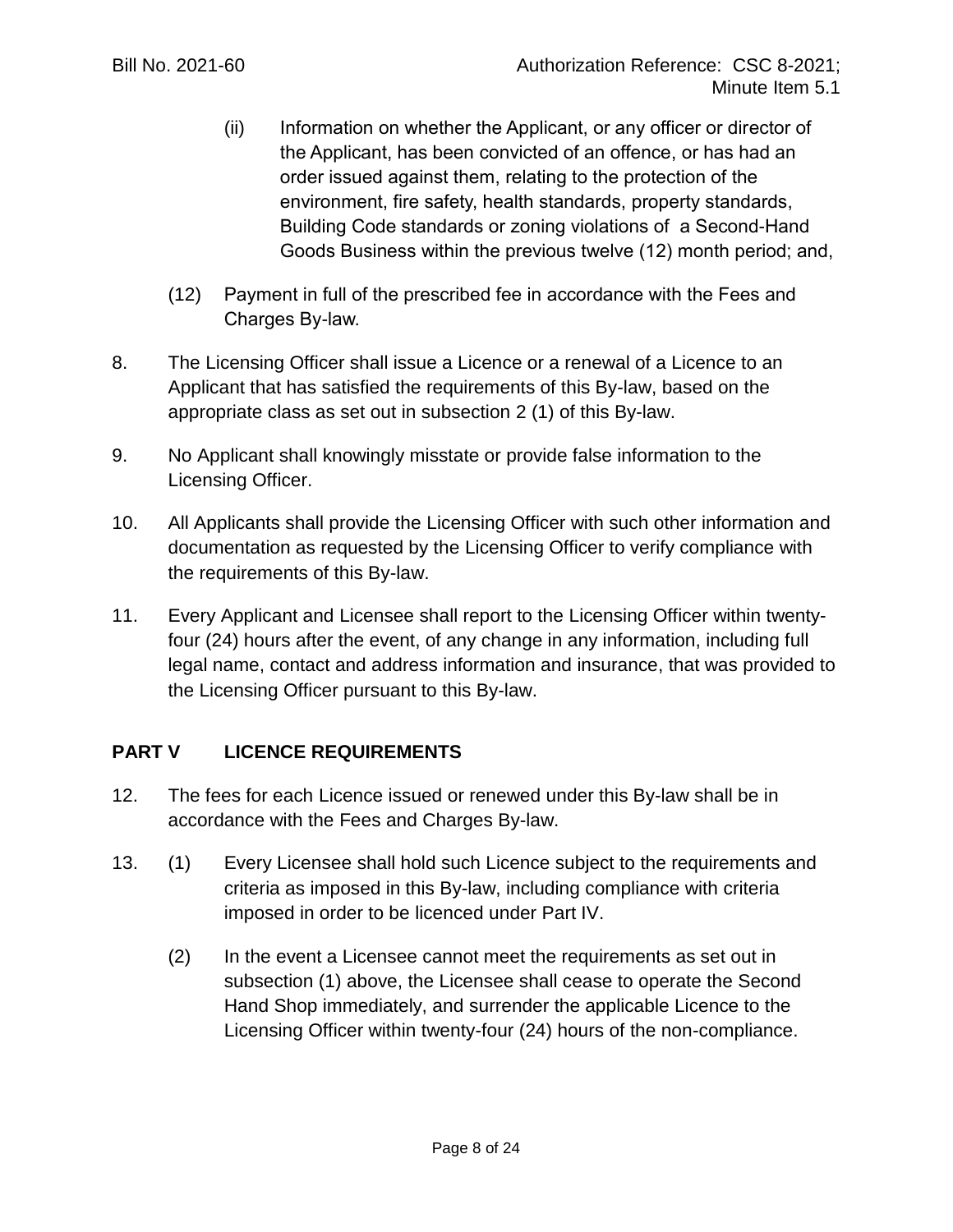- (3) Any Licences that have been surrendered to the Licensing Officer pursuant to subsection (2) above, shall be deemed suspended, but may be reinstated and returned to the Licensee upon the Licensee providing satisfactory proof of compliance with all requirements of the application for the Licence in issue.
- 14. If a Licence is defaced, destroyed, or lost, the Licensee shall apply to the Licensing Officer for a replacement and, on payment of the prescribed fee in accordance with the Fees and Charges By-law, may be issued a replacement Licence, as required.
- 15. No Licensee shall alter, erase, or modify, or permit the alteration, erasure or modification of that Licence or any part thereof.
- 16. Every Person required to obtain a Licence under this By-law shall obtain a separate Licence for each Second-Hand Good Business location, as applicable.
- 17. The Licensing Officer may approve the transfer of a Second-Hand Shop Licence from one Person to another, pursuant to the sale of a business, upon the parties providing to the Licensing Officer:
	- (i) A completed application for transfer of a business in a form provided by the Licensing Officer;
	- (ii) The transfer application fee as prescribed in the Fees and Charges Bylaw; and,
	- (iii) Confirmation of that the new Applicant meets the application requirements for a Second-Hand Shop Licence, as set out in Part IV of this By-law.
- 18. All Licences issued under this By-law shall terminate upon the death of the Licensee or dissolution of the corporate Licensee unless, in the case of the dissolution of a corporate Licensee, the Business is transferred to a successor corporation in accordance with Section 17.

# **PART VI OPERATIONS**

- 19. Every Licensee shall ensure that the Licensee and their employees and agents abide by the requirements of this By-law.
- 20. Every Licensee shall comply with all applicable Federal laws, Provincial laws, and Municipal by-laws, while operating a Second-Hand Goods Business.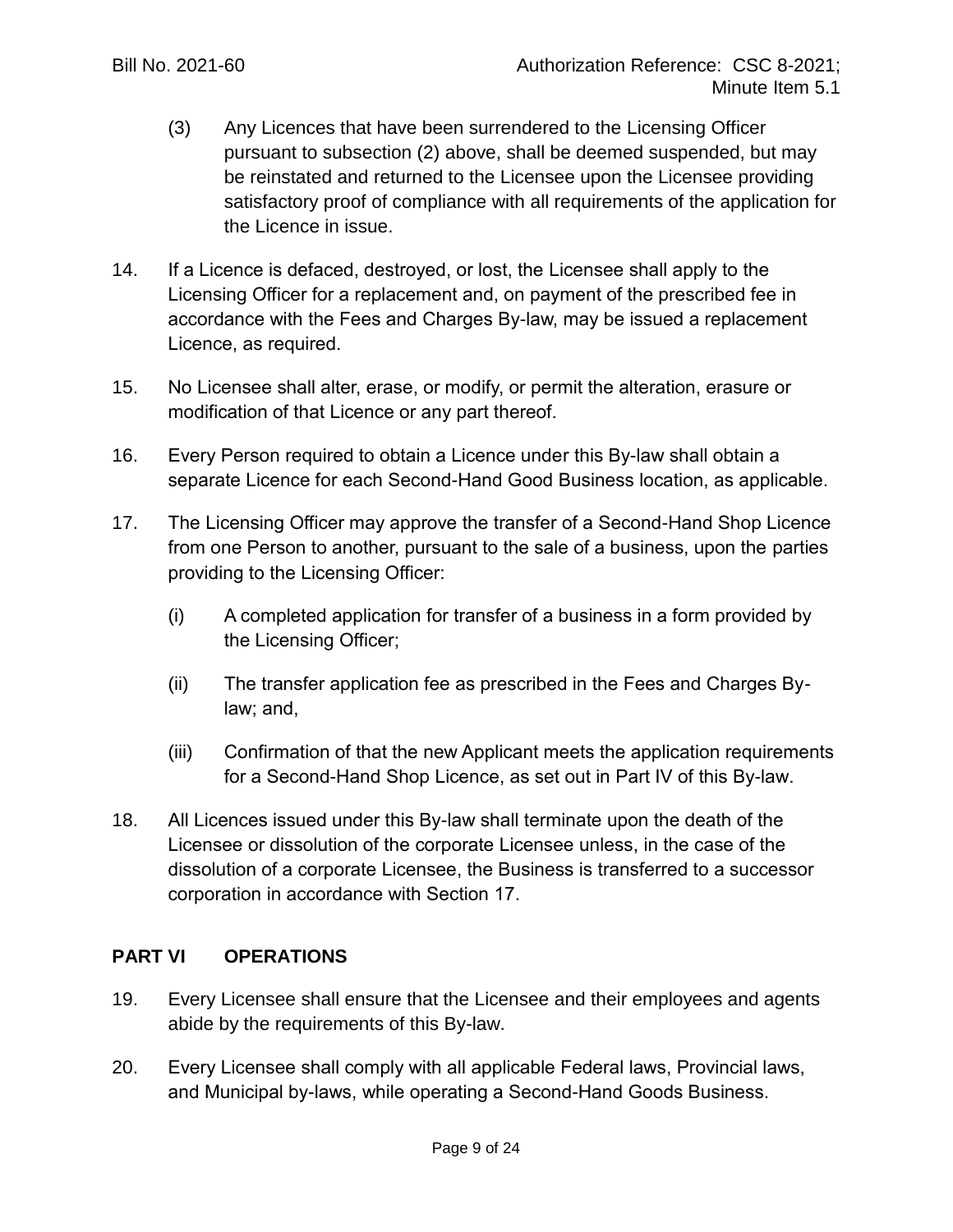- 21. Every Licensee shall report to the Licensing Officer within five (5) calendar days after the event, of any change in any information that was provided to the Licensing Officer pursuant to this By-law.
- 22. Every Person who holds a Second-Hand Shop Licence shall display their Licence in a conspicuous location so that it is visible to all persons in their Second-Hand Shop.
- 23. Every Person who holds a Second-Hand Goods Dealer Licence, when acting as a Second-Hand Dealer, shall display their Licence in a position where it may be readily seen and read by Persons, and shall produce it, upon request.
- 24. No Licensee shall acquire, hold or offer to sell a Second-Hand Good that has a serial number or name altered, destroyed, removed or concealed, unless that serial number or name has been altered, removed or concealed by the manufacturer of the Second-Hand Good.
- 25. No Licensee shall obtain a Second-Hand Good from a Person who is under the age of eighteen (18) years.
- 26. (1) No Licensee shall obtain a Second-Hand Good from a Person without first obtaining two (2) pieces of identification, at least one being a governmentissued photo identification card.
	- (2) Subsection (1) does not apply where the Licensee obtains the Second-Hand Good from an auction.
- 27. (1) No Licensee shall sell or otherwise dispose of a Second-Hand Good within twenty-one (21) calendar days of the date that the Second-Hand Good was acquired from another Person.
	- (2) No Licensee shall remove, or allow another person to remove, the Second-Hand Good from the Licensee's Second-Hand Shop or the Second-Hand Good Dealer's inventory during the twenty-one (21) calendar days as required under subsection (1) above.
	- (3) A Licensee, upon demand by an Officer, shall make available for inspection a Second-Hand Good that is required to be held under subsections (1) and (2) above.
	- (4) For Licensees that also act as Pawnbrokers, if a Second-Hand Good was acquired as part of a default in payment of a short-term loan, pawn or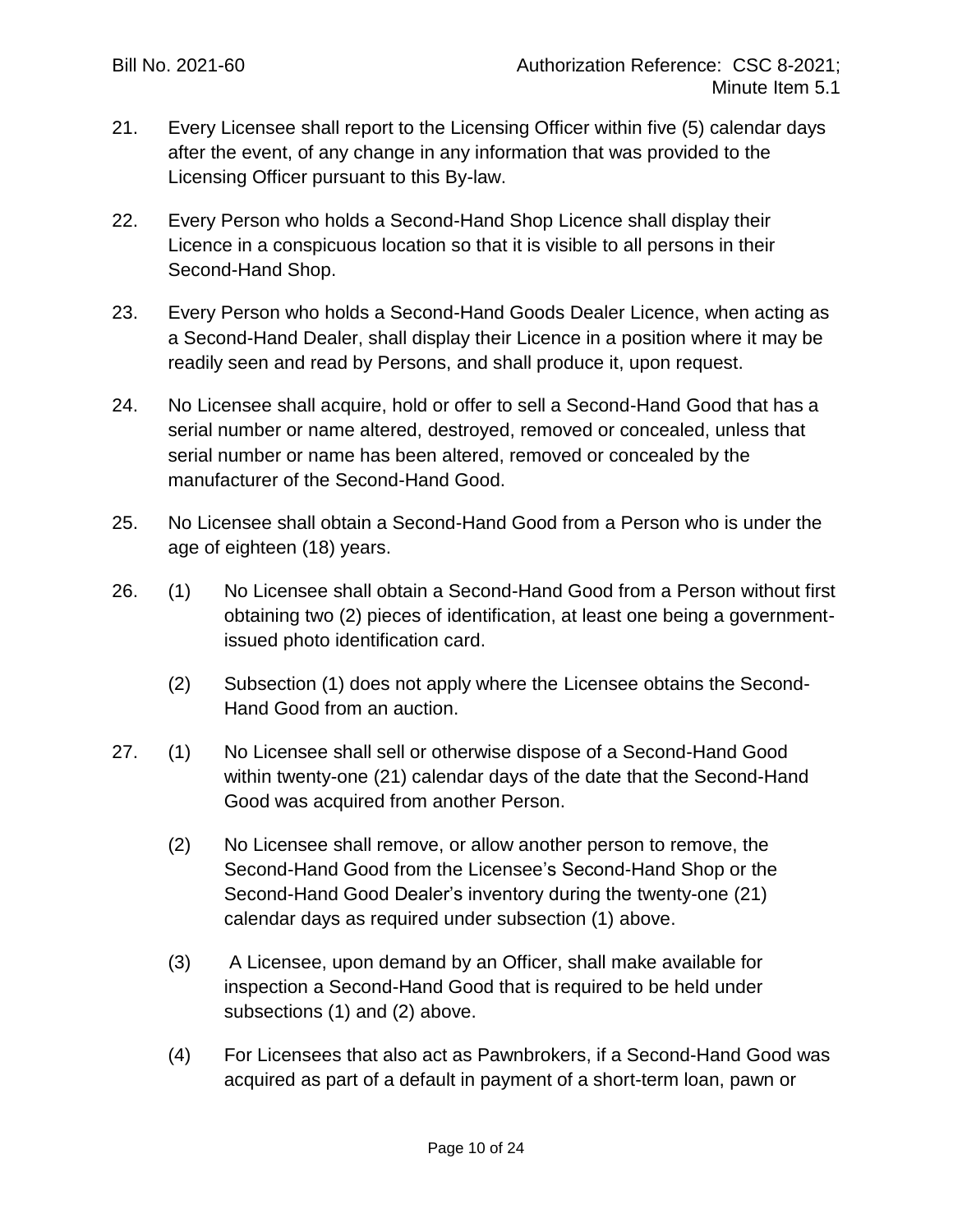pledge, the item must be held for twenty-one (21) days from the date of default in payment.

(5) This section does not apply to Second-Hand Goods that are obtained by a Licensee from an auction.

## **Reporting**

28. Any report to the Licensing Officer that is required pursuant to this By-law may be made outside of the Region's business hours by submitting the report via electronic mail or voicemail message to the email address or telephone number for the Licensing Officer, as publicly posted on the Region's website from time to time.

#### **PART VII REGISTER**

- 29. (1) Every Licensee shall maintain a Register recording all transactions, namely sales and purchases, made pursuant to the Second-Hand Shop Business in accordance with this section.
	- (2) A copy of the Register entries, including photographs that may be required under subsection (5) below, documenting the previous day's transactions shall be delivered to the Licensing Officer, via email, daily by 10:00 am, save and except those days that the Business is not operating due to a Statutory Holiday or some other closure, in which case, the entries shall be submitted the following operating day.
	- (3) Where the Licensee owns or operates more than one Second-Hand Good Shop, the Licensee shall maintain a separate Register for each licenced Second-Hand Good Shop.
	- (4) A Register, as required under this By-law, shall be in the form of either:
		- (i) A paper booklet or electronic version Register supplied by the Licensing Officer; or,
		- (ii) A computer software program that has been approved for use by the Licensing Officer.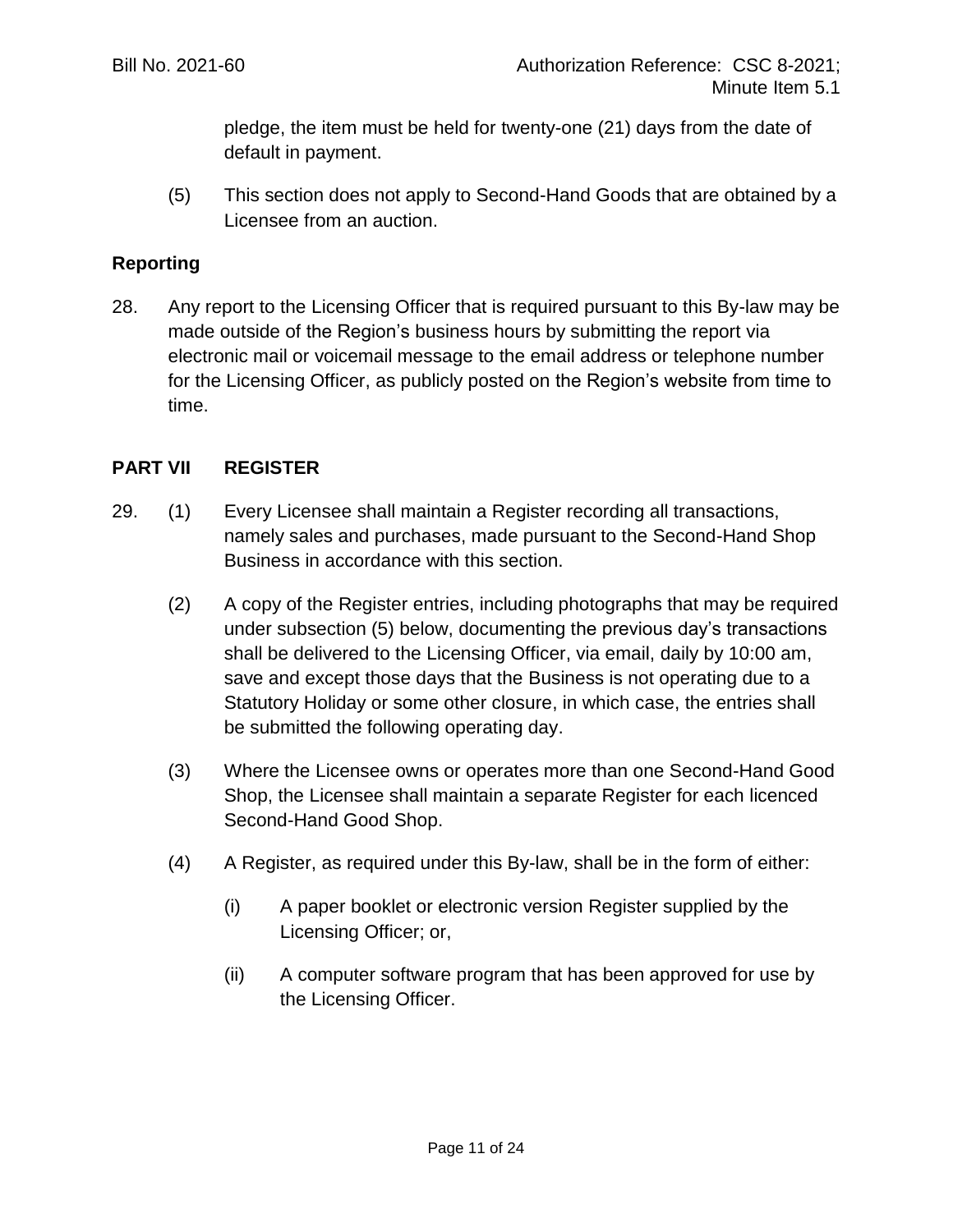- <span id="page-11-1"></span><span id="page-11-0"></span>(5) Every Licensee who acquires a Second Hand Good from another Person, either personally or through an employee or agent, shall immediately record, in English, in their Register:
	- (i) The full legal name, and date of birth of the Person from whom they received the Second-Hand Good;
	- (ii) The type of identification, and any serial number thereon, that is shown pursuant to the requirements of this By-law;
	- (iii) The date and time of the transaction;
	- (iv) The full legal name of the Licensee's or agent that accepted the Second-Hand Good;
	- (v) A unique receipt number for every item sold;
	- (vi) The consideration given for the Second-Hand Good;
	- (vii) A general description of the Second-Hand Good, including, where applicable, the serial number, make, and model; and
	- (viii) A photograph of each item received, whether the item was acquired pursuant to a default in payment of a short-term loan or pawn, or not.
- (6) Where a Second-Hand Good is acquired from an auction, the Licensee, in substitute for the requirements under subsections [\(i\)\)](#page-11-0) and [\(ii\)\)](#page-11-1) above, shall record the full legal name and address of the auctioneer, and auction, if different.
- (7) Every Licensee who sells a Second-Hand Good to another Person shall ensure that a copy of a receipt for the sale is maintained for a period of one (1) year after the date of the sale, and a corresponding entry is made in the Register.
- (8) Every Licensee shall make the Register and receipts available for inspection upon demand by an Officer.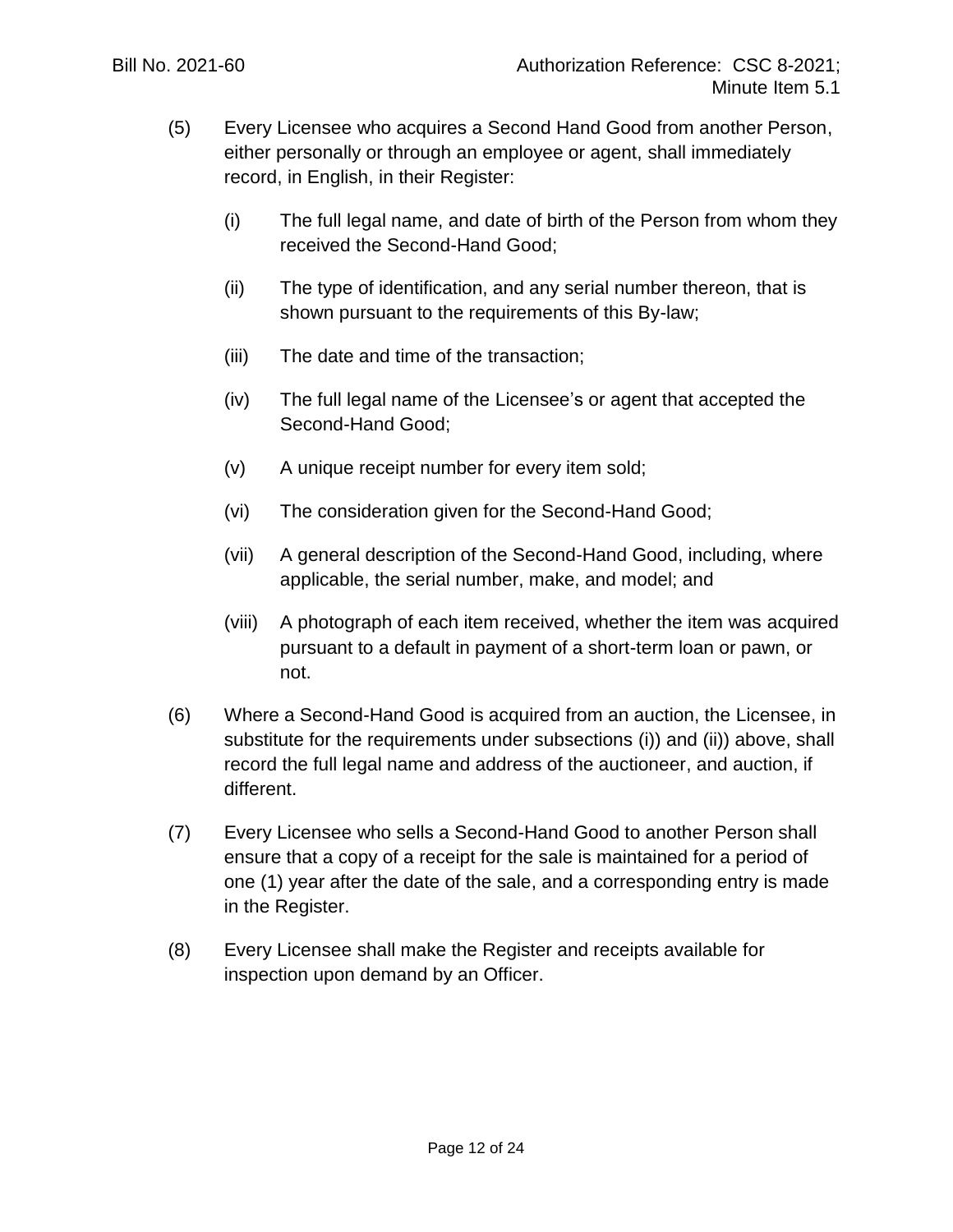- (9) Every Licensee who maintains the Register through an approved computer software program shall, upon demand by an Officer:
	- (i) Allow the Officer to review the onscreen information for the Register; and,
	- (ii) Print out or otherwise copy the Register or any part thereof and provide such to the requesting Officer.
- (10) The Register must be maintained for a period of one (1) year in a neat and legible condition, with no pages or computer data removed, destroyed, or altered.
- (11) A Second-Hand Shop Licensee may not remove or allow any other Person, with the exception of an Officer, to remove the Register from their Second-Hand Shop.
- 30. A Licensee, upon suspicion that any Second-Hand Goods offered to the Licensee may be stolen property, shall not purchase said Second-Hand Goods and shall forthwith report the incident to a Police Officer and the Licensing Officer.
- 31. Any Second-Hand Good purchased or received for any other consideration by a Licensee that is found to be stolen property shall be reported to the Police and the Licensing Officer. If the legal owner of the stolen property has been identified, the stolen property shall be returned to the legal owner without any fees, charges or any financial burden to the legal owner or any financial compensation given to the Licensee. If the legal owner of the stolen property cannot be identified by Police, the Licensee shall follow the direction of the Police with regard to the property, and shall notify the Licensing Officer.

# **PART VIII INSPECTIONS**

- 32. Every Licensee shall allow an Officer, upon demand, to enter upon and inspect a Second-Hands Good Business premises to ensure compliance with all provisions of this By-law.
- 33. Upon inspection, every Person shall produce all relevant Licences and permits, invoices, Provincial Licences, and all documents required to be kept and maintained under this By-law, which may be removed by an Officer for the purpose of photocopying, and returned to the Licensee within forty eight (48) hours of removal.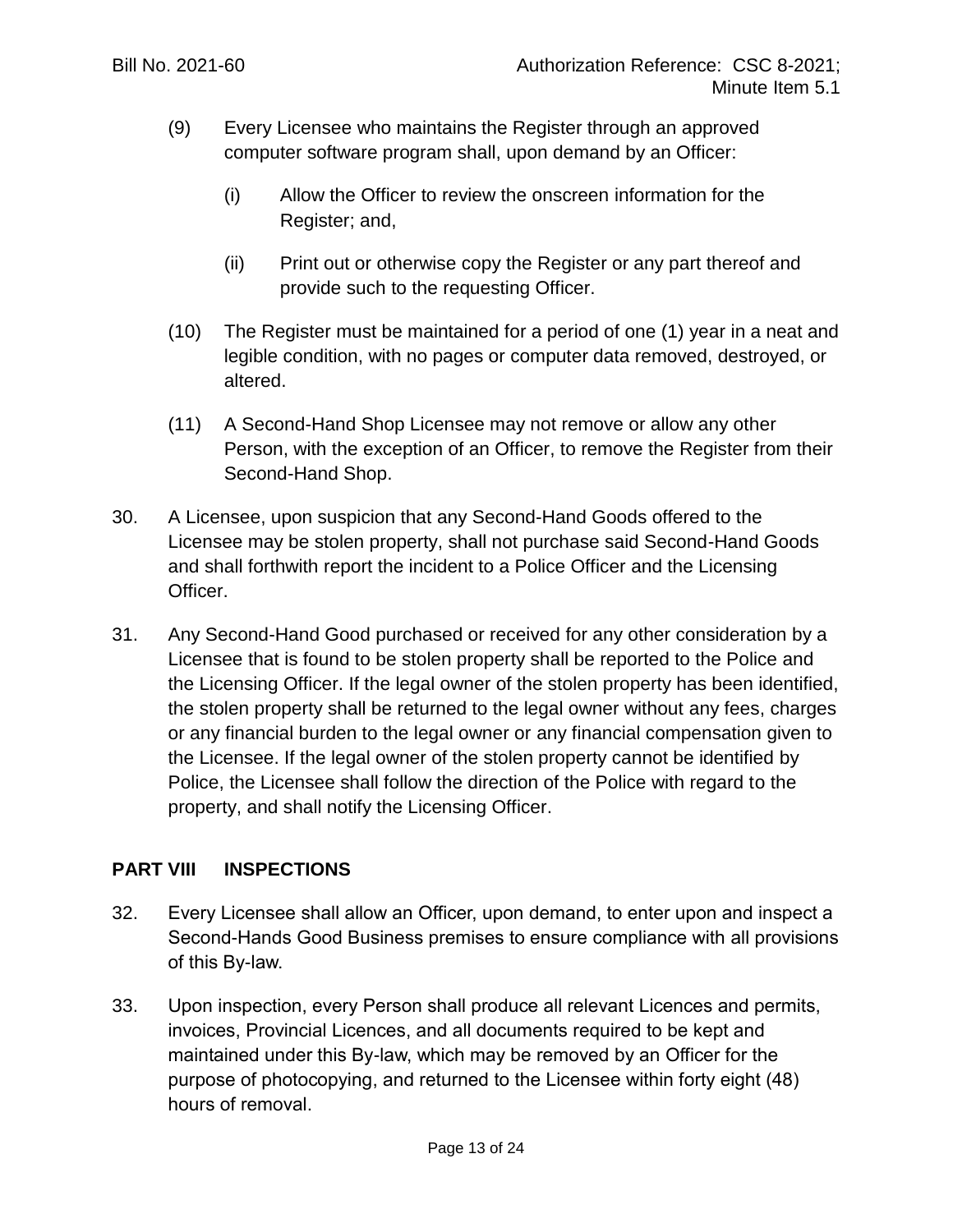34. No Person shall hinder or obstruct, or attempt to hinder or obstruct, an Officer from carrying out an inspection or withhold, destroy, conceal or refuse to furnish any information or thing required by the Officer inspecting for the purpose of this inspection.

## **PART VIII POWERS OF THE LICENSING OFFICER**

- 35. The power and authority to issue or renew a Licence, refuse to issue or refuse to renew a Licence, to revoke or suspend a Licence, to impose terms and conditions, including special conditions, on a Licence are delegated to the Licensing Officer.
- 36. When an application for a Licence or for a renewal of a Licence is made in accordance with the provisions of this By-law, and the Applicant meets all the requirements of this By-law, the Licensing Officer shall issue a Licence.
- 37. The Licensing Officer may refuse to issue, refuse to renew, revoke or suspend a Licence, or impose a term or condition on a Licence on the following grounds:
	- (1) The conduct of the Applicant or Licensee, or where the Person is a partnership and/or corporation, the conduct of the partnership's or corporation's officers, directors, employees or agents, affords reasonable cause to believe that the Person will not carry on or engage in the operation of the Second Hand Goods Business in accordance with any applicable Federal law, Provincial law, or Municipal by-law, or with honesty and integrity;
	- (2) The Licensing Officer has reasonable cause to believe that the granting, renewal or continuation of a Licence under this By-law would pose a danger to the health or safety of any Person or the public in general;
	- (3) The Applicant or Licensee is carrying on activities that are in contravention of this By-law;
	- (4) There are reasonable grounds to believe that an application or other documents provided to the Licensing Officer by or on behalf of the Applicant or Licensee contains a false statement;
	- (5) Any information contained in the original application form or any other information provided to the Licensing Officer has ceased to be accurate and the Licensee has not provided up-to-date accurate information to allow the Licensing Officer to conclude that the Licence should continue;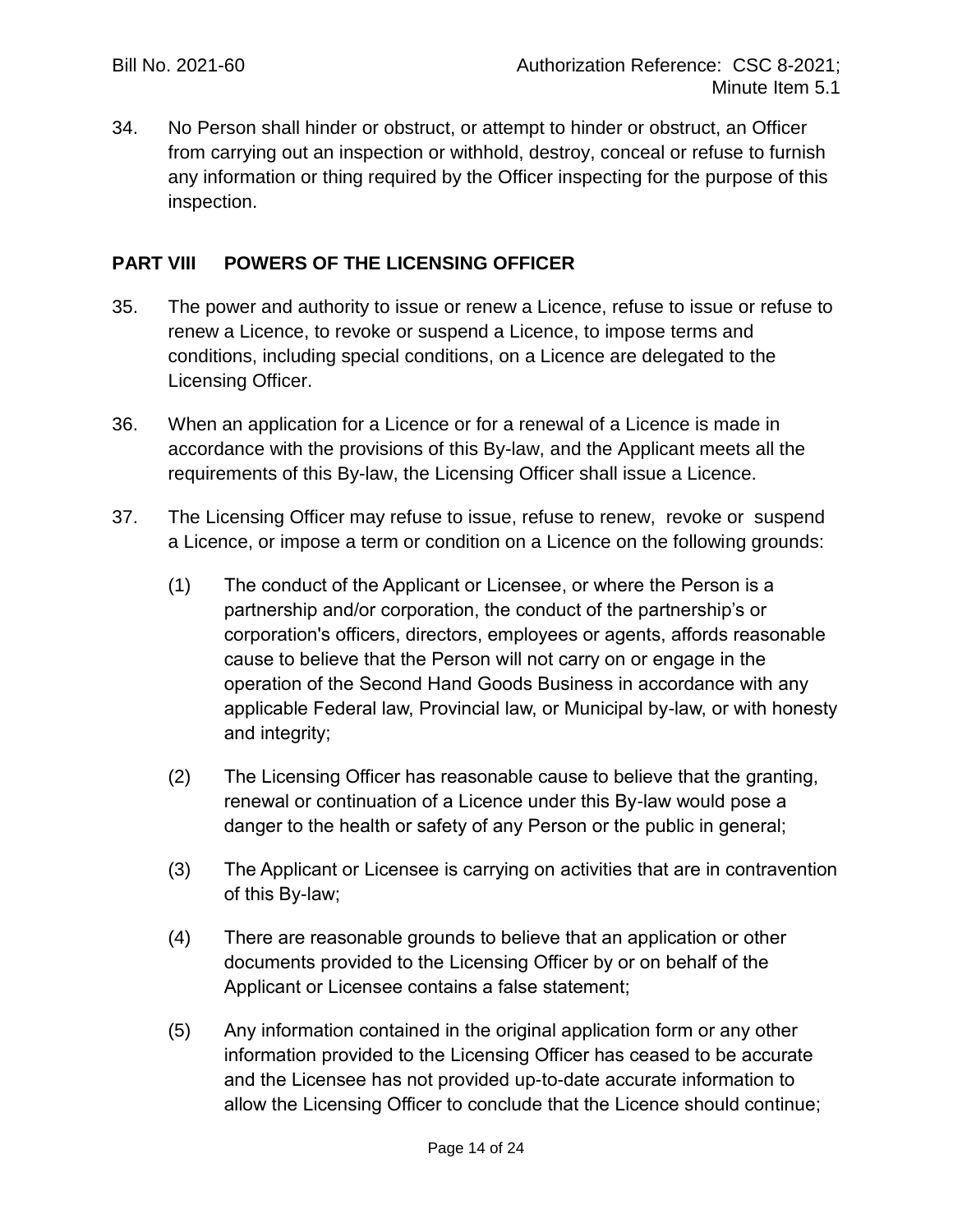- (6) An Applicant does not meet, at any time, one or more of the requirements of this By-law or any conditions imposed on a Licence;
- (7) An Applicant or Licensee is not in compliance with any applicable Federal law, Provincial law or Municipal by-law, including but not limited to this Bylaw and any requirement to obtain and maintain a valid Provincial Licence; or
- (8) The Applicant or Licensee has been convicted of a criminal offence which provides reasonable grounds for the Licensing Officer to believe it would not be in the interest of public health and safety and/or consumer protection to issue or maintain such a Licence.
- 38. Notwithstanding any other provision of this By-law, the Licensing Officer may impose conditions, including special conditions, on any Licence at issuance, renewal or at any time during the term of the Licence, as are deemed reasonably necessary in the opinion of the Licensing Officer to give effect to this By-law.
- <span id="page-14-0"></span>39. Where the Licensing Officer has made a decision to deny, suspend, revoke or place conditions, including special conditions, on a licence, the Licensing Officer's written notice of that decision shall:
	- (1) Set out the grounds for the decision;
	- (2) Give reasonable particulars of the grounds;
	- (3) Be signed by the Licensing Officer; and,
	- (4) State that the Applicant or Licensee is entitled to request a hearing before the Licensing Appeals Committee if the Applicant or Licensee delivers a request for a hearing, in writing, accompanied by the applicable fee set out in the Fees and Charges By-law, to the Licensing Officer, within thirty (30) calendar days after the notice is served.
- 40. (1) Where notice to an Applicant or Licensee is required under this By-law, it is sufficiently given if delivered personally to the Applicant or Licensee, sent by electronic mail, or sent by registered mail to the address provided on the application or Licence, as applicable, of the Applicant or Licensee.
	- (2) Where service is effected by registered mail under subsection (1), notice shall be deemed to have been made on the fifth (5th) day after the date of mailing. Service is deemed effective by electronic mail at the time it is sent. Personal service is deemed effective at the time it is given.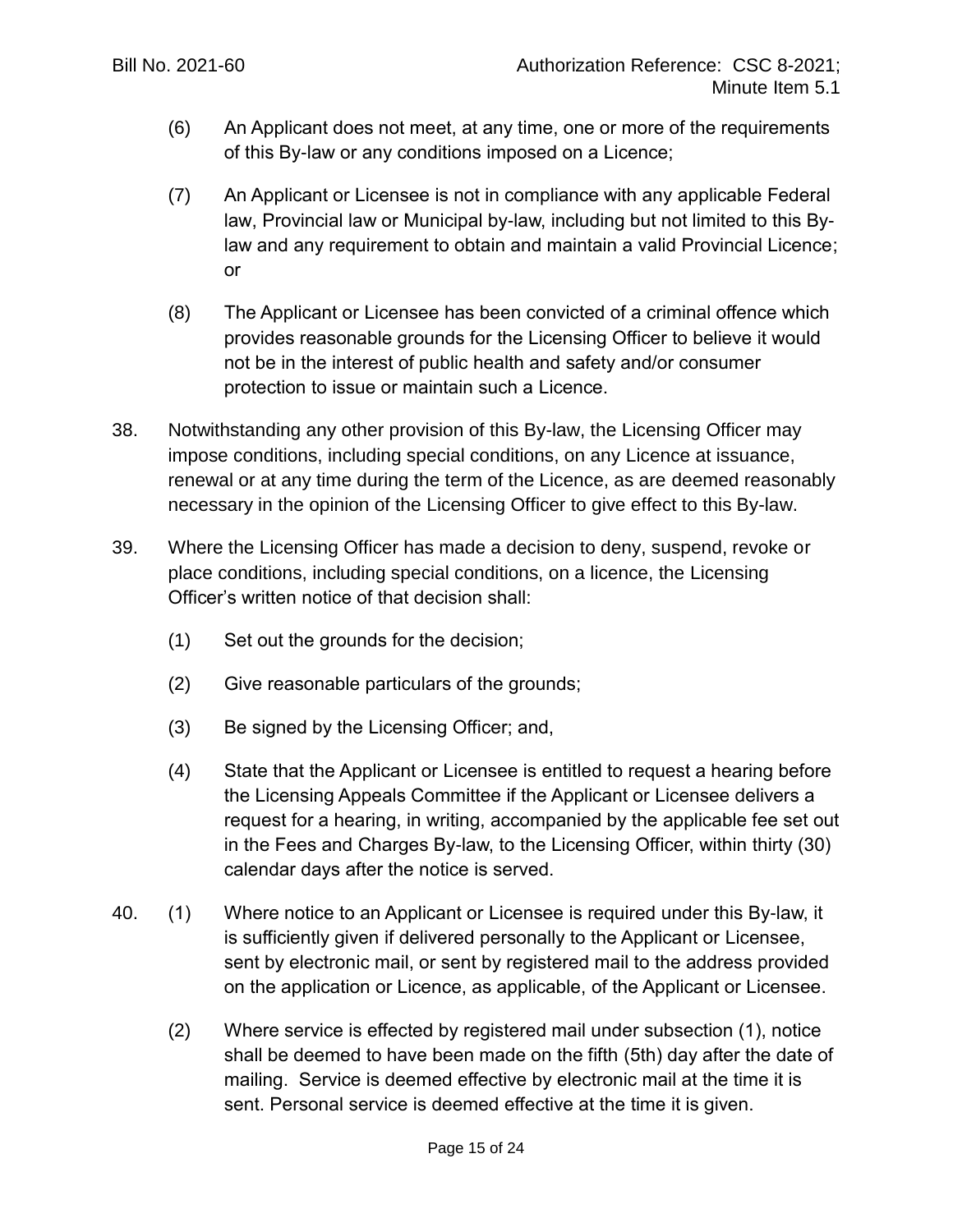- 41. Where no appeal is registered within the required time period, the decision of the Licensing Officer shall be final.
- 42. Where a Licence issued under this By-law has been suspended or revoked or special conditions have been placed on the Licence, the Licensee shall return the applicable Licence to the Licensing Officer within twenty four (24) hours of service of written notice.

## **Appeal**

- 43. The power and authority to conduct hearings of appeals under this By-law are hereby delegated to the Licensing Appeals Committee.
- 44. The provisions of sections 5 to 15 and 21 to 24 of the *Statutory Powers Procedure Act*, R.S.O. 1990, c. S. 22, as amended, shall apply to all hearings conducted by the Committee under this By-law.
- 45. (1) When an Applicant is denied a Licence or has their Licence revoked or suspended, or has conditions, including special conditions, placed on their Licence, they may request an appeal hearing before the Licensing Appeals Committee, within thirty (30) calendar days of service of the notice described in section [39,](#page-14-0) for review of this decision. This request for an appeal shall be made in writing, be sent to the Licensing Officer, and set out the relief sought and the reasons for the appeal.
	- (2) When a request for a hearing under subsection (1) above and the applicable fee for filing an appeal, as set out in the Fees and Charges Bylaw, have been received, a hearing shall be scheduled before the Licensing Appeals Committee and notice of the hearing date shall be given to the Applicant or Licensee.
	- (3) A notice of hearing shall include:
		- (i) A statement of the time, date, location, and purpose of the hearing; and,
		- (ii) A statement that if the Applicant or Licensee does not attend the hearing, the Licensing Appeals Committee may proceed in their absence without notice to them.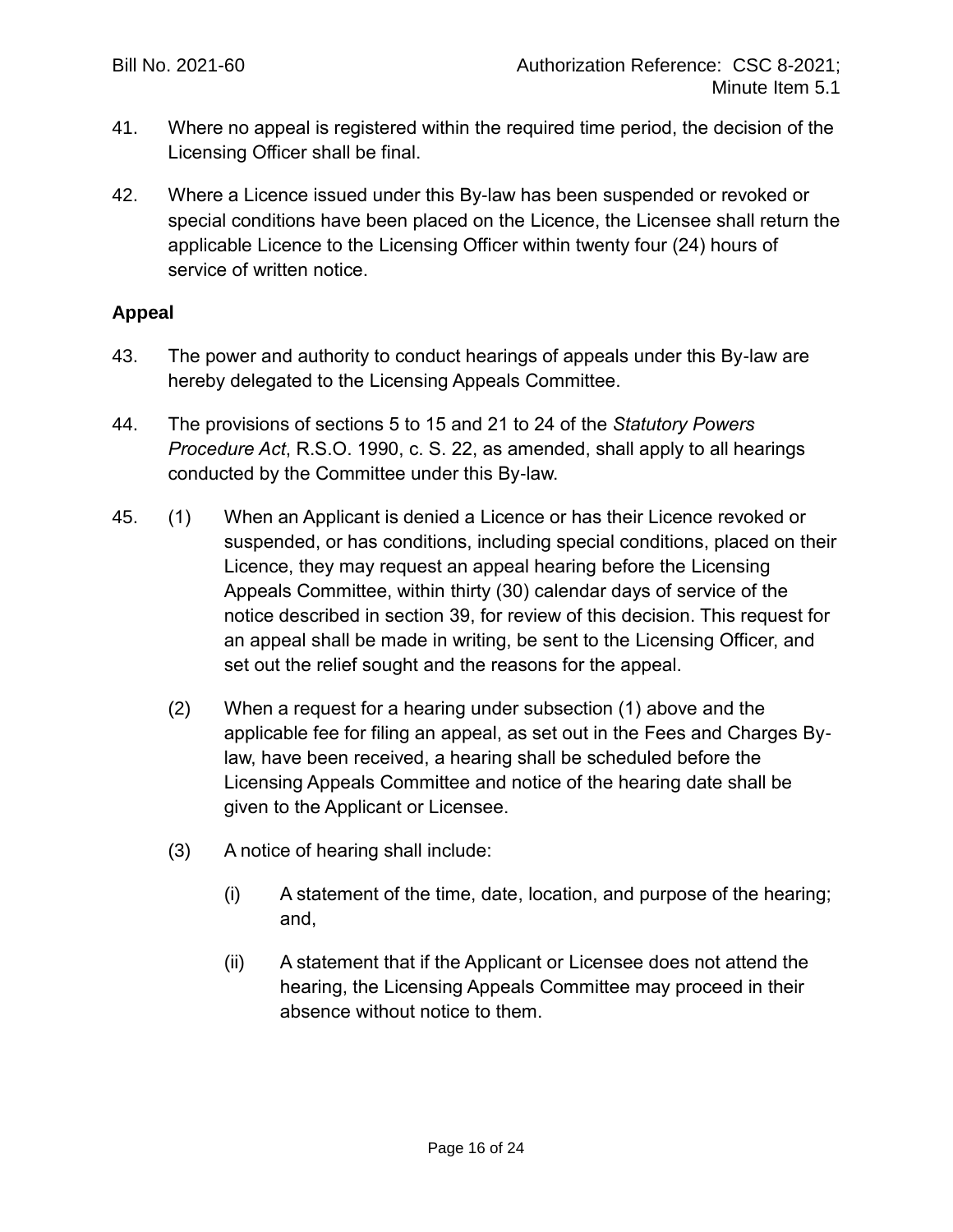- (4) After conducting a hearing under subsection (2) above, the Committee may uphold or vary the decision of the Licensing Officer, or make any decision that the Licensing Officer was entitled to make in the first instance.
- (5) Notice of the Committee's decision, with reasons, shall be provided in writing and served in accordance with the service provisions contained in section 40 of this By-law.
- (6) The Licensing Appeal Committee's decision in respect of refusing, suspending, revoking or attaching conditions to a Licence is final.

## **PART IX ORDERS**

- 46. (1) If the Licensing Officer or a Municipal By-Law Enforcement Officer is satisfied that a contravention of this By-law has occurred, the Licensing Officer or Municipal By-Law Enforcement Officer may make an Order requiring the Person who contravened this By-law or who caused or permitted the contravention to discontinue the contravening activity.
	- (2) An Order under subsection (1) shall set out:
		- (i) reasonable particulars of the contravention adequate to identify the contravention and the location of the property on which the contravention occurred; and,
		- (ii) the date by which there must be compliance with the Order.
	- (3) An Order issued under this By-law shall be served in accordance with the service provisions contained in section 40.
- 47. Every Person shall comply with an Order issued under the authority of this Bylaw.

# **PART X ADMINISTRATION AND ENFORCEMENT**

#### **Penalty**

48. Every Person who contravenes any provision of this By-law or an Order under this By-law is guilty of an offence and upon conviction is liable to the appropriate penalty, as provided for by the *Provincial Offences Act*, R.S.O. 1990, Chapter P. 33, as amended.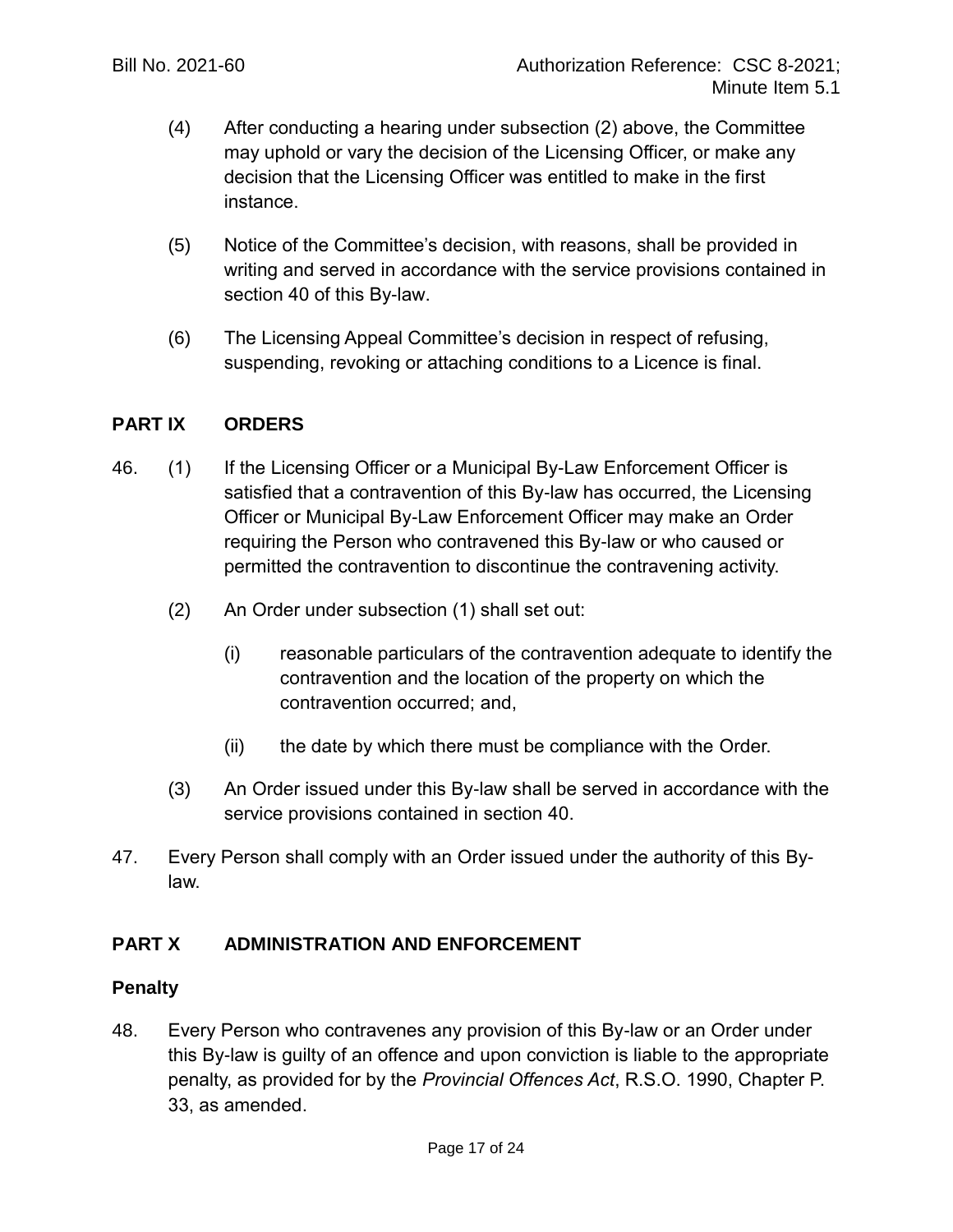- 49. A director or officer of a corporation who knowingly concurs in the contravention of any provision of this By-law or an Order made under this By-law is guilty of an offence.
- 50. (1) Notwithstanding section 48 of this By-law, each day on which a Person contravenes any provision of this By-law shall be deemed to constitute a continuing offence under this By-law as provided for in subsection 429(2) of the *Municipal Act, 2001*. For clarity, in the case of an Order, a contravention continues for every day or part of a day past the date set out in the Order by which the work must be complete or action taken, as the case may be.
	- (2) For each day or part of a day that the offence continues, the minimum fine shall be ONE HUNDRED DOLLARS (\$100.00) and the maximum fine shall be FIVE THOUSAND DOLLARS (\$5,000.00), and the total of all daily fines for the offence is not limited to ONE HUNDRED THOUSAND DOLLARS (\$100,000.00).
- 51. If any section of this By-law is contravened and a conviction entered, in addition to any other remedy and to any penalty imposed by the By-law, the court in which the conviction has been entered and any court of competent jurisdiction thereafter may make an order prohibiting the continuation or repetition of the offence by the person convicted, or may impose conditions.

#### **Administration and Enforcement**

- 52. (1) The Licensing Officer shall have all necessary authority to carry out the administration and enforcement of this By-law.
	- (2) Without limiting subsection (1) of this section, the Licensing Officer shall have the authority, at their sole discretion, to:
		- (i) prescribe administrative forms, registers and electronic data software required under this By-law;
		- (ii) establish policies, procedures, operational protocols, inspection criteria and frequency, Licence criteria, and operational hours;
		- (iii) receive and process all applications for all Licences and renewals of Licences under this By-law;
		- (iv) pro-rate any licensing or administrative fees that may be charged under this By-law;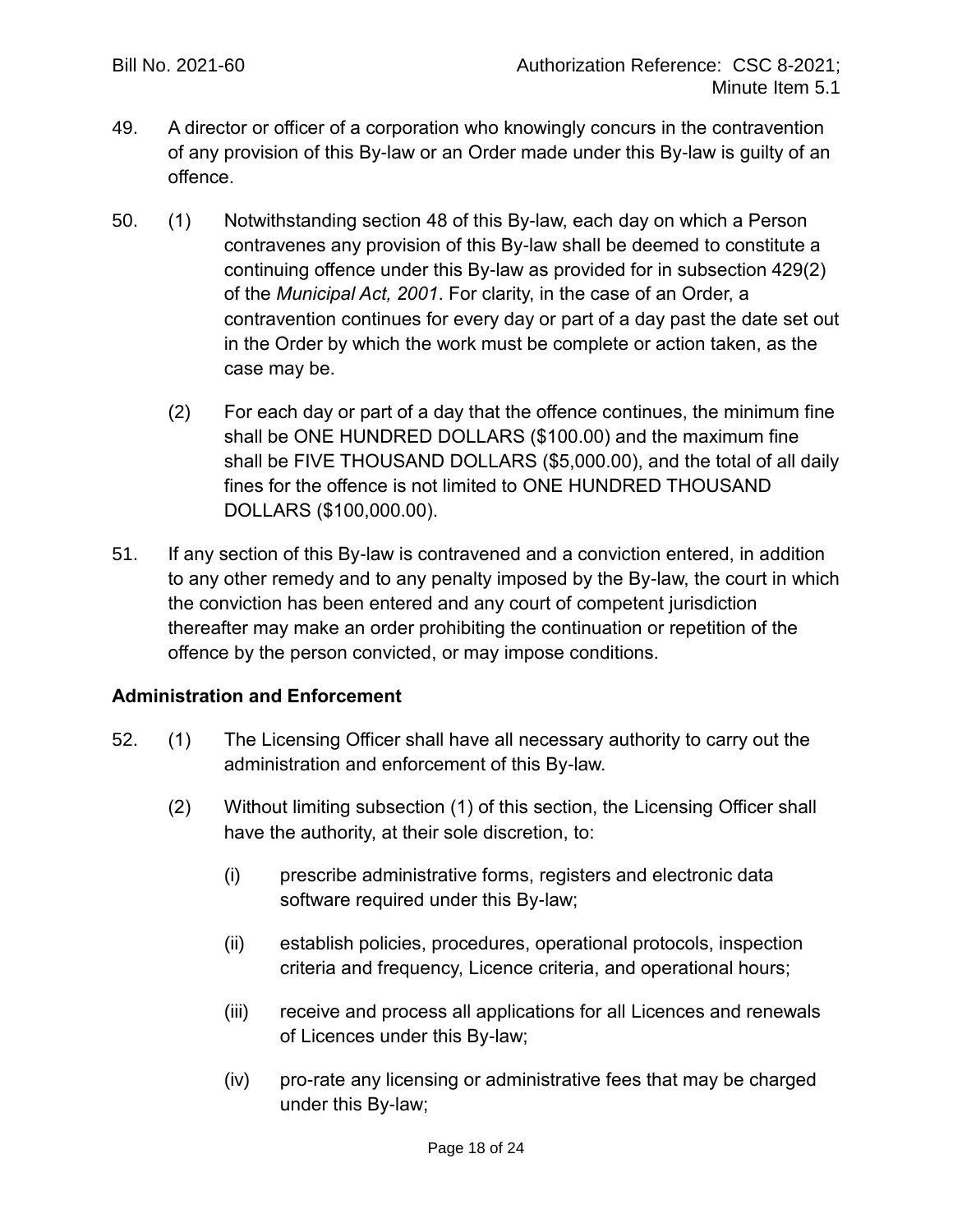- (v) issue any Licence where the Applicant meets criteria and conditions under this By-law;
- (vi) renew, deny, suspend, revoke, restrict or place special conditions on any Licence issued pursuant to this By-law;
- (vii) designate any accessibility training or other required training pursuant to this By-law;
- (viii) verify any information provided by an Applicant or Licensee; and,
- (ix) demand from a Licensee any records, information, documentation, licences or any other thing pursuant to the administration and enforcement of this By-law.
- 53. Any Licensee that refuses or otherwise does not supply records, information or any other thing as demanded by the Licensing Officer shall have their Licence suspended. The Licensing Officer may re-instate a Licence if the Licensee supplies the information, record or other thing as demanded.
- 54. This By-law may be enforced by the Licensing Officer, a Municipal By-Law Enforcement Officer appointed by Council to enforce this By-law, or any Police Officer.
- 55. Any Person who obstructs or interferes with an Officer in the discharge of their duties under this By-law shall be considered in violation of this By-law.
- 56. Any Person who provides false information to an Officer shall be deemed to have obstructed or interfered with an Officer in the execution of their duties, and shall be considered in violation of this By-law.

#### **Survival**

57. If any section or part of this By-law is found by any court of competent jurisdiction to be illegal or beyond the power of Council to enact, such section or part shall be deemed to be severable and all other sections or parts of this By-law shall be deemed to be separate and independent therefrom and shall continue in full force and effect unless and until similarly found illegal.

#### **Citation**

58. This By-law may be cited as the "Second-Hand Goods Business By-law".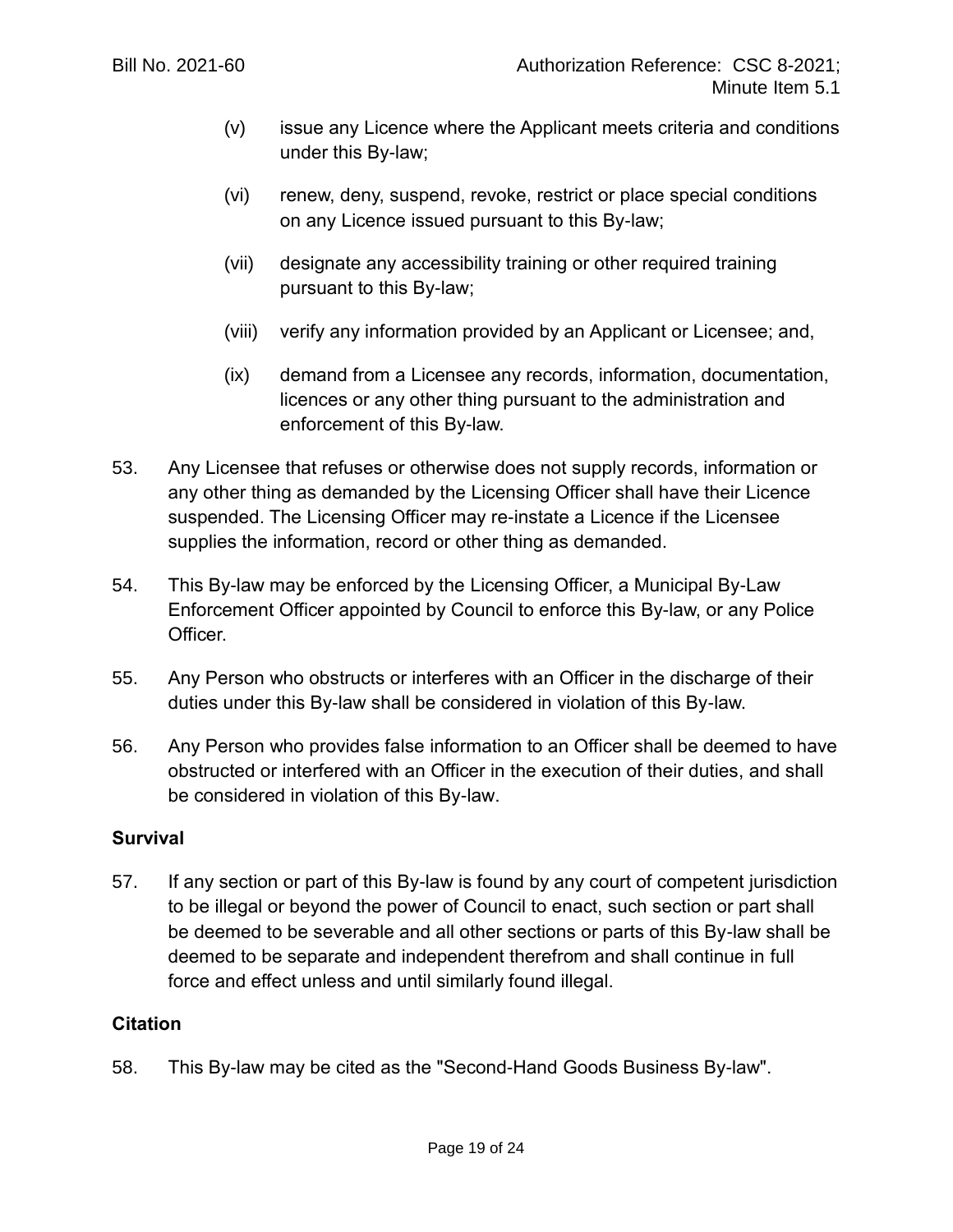## **By-law Commencement / Transition**

- 59. (1) By-Law No. 2018-75, being a by-law to licence, regulate and govern vehicles for hire (Taxi's, Transportation Network Company Vehicles, Specialty Vehicles, Auxiliary Services Vehicles, Shuttle Buses, Sightseeing Vehicles, Caleche, Tow Trucks) and Businesses (Second-Hand Good Stores and Dealers, Salvage Yards, Auto-Wrecking Yards and Taxicab Brokers) and all amendments thereto, is hereby repealed.
	- (2) Notwithstanding subsection (1), By-law No. 2018-75, as amended, shall continue to apply to proceedings in respect of offences that occurred before its repeal date.
	- (3) Notwithstanding subsection (1), all Second Hand Good-related licences issued under By-law No. 2018-75, including any suspensions, revocations, denials, renewals or special conditions imposed on Licensees, that are in effect at the time said by-law is repealed, shall be deemed to be Licences as issued under this By-law, together with any such suspensions, revocations, denials, renewals or special conditions, and all the rules, requirements and regulations of this By-law shall apply with necessary modification.
	- (4) All Persons holding Second-Hand Good-related licences issued under the provisions of By-law No. 2018-75 must come into compliance with all provisions of this By-law upon the renewal date of their Licence or within twelve (12) months from the date this By-law comes into force, whichever date is later.
	- (5) A Licensee that fails to come into compliance with all provisions of this bylaw upon the renewal date of their Licence shall have their Licence revoked.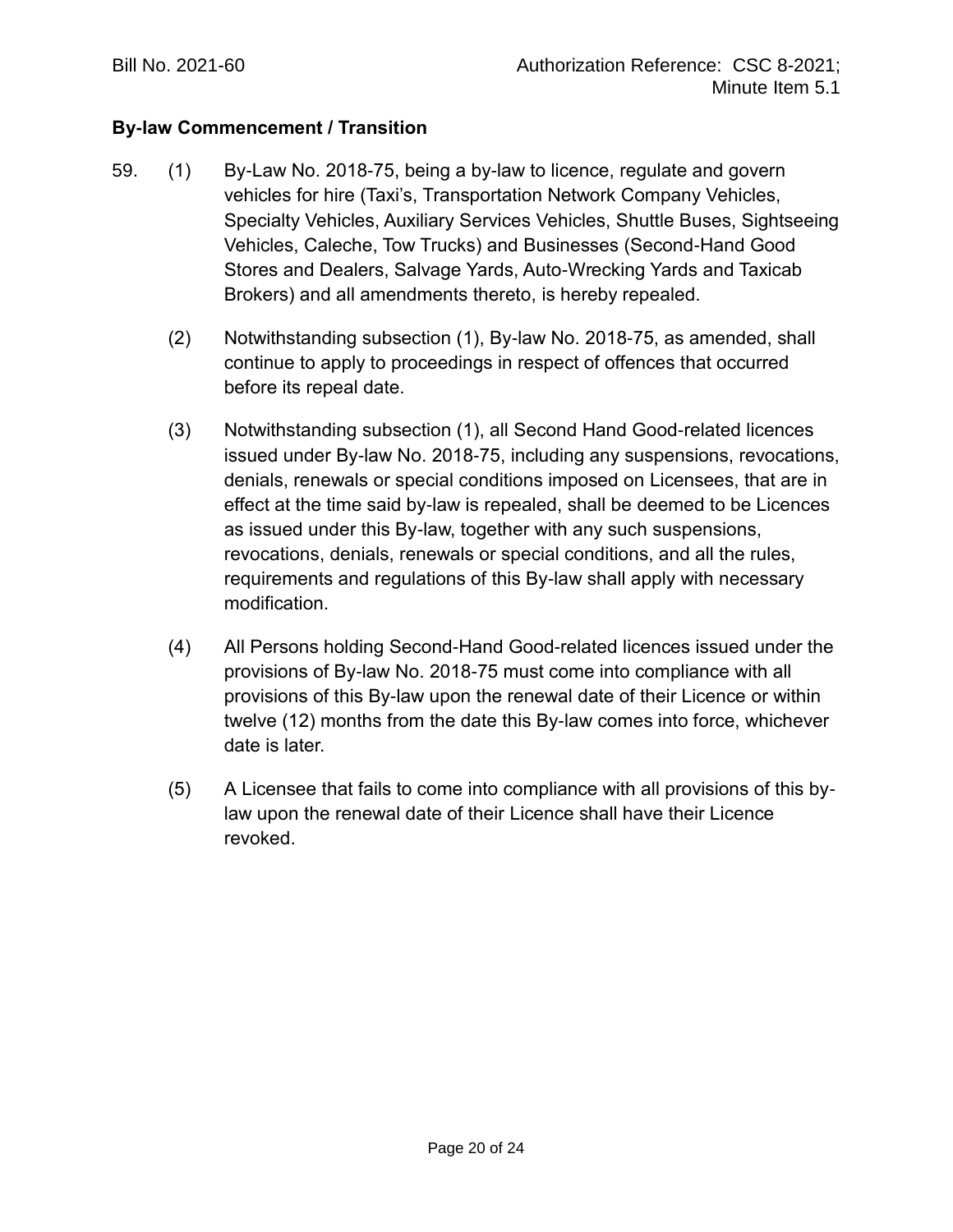60. This by-law shall come into force and effect on the date that it is passed.

THE REGIONAL MUNICIPALITY OF NIAGARA

\_\_\_\_\_\_\_\_\_\_\_\_\_\_\_\_\_\_\_\_\_\_\_\_\_\_\_\_\_\_\_\_\_\_\_\_\_\_

\_\_\_\_\_\_\_\_\_\_\_\_\_\_\_\_\_\_\_\_\_\_\_\_\_\_\_\_\_\_\_\_\_\_\_\_\_\_

James Bradley, Regional Chair

Ann-Marie Norio, Regional Clerk

Passed: August 26, 2021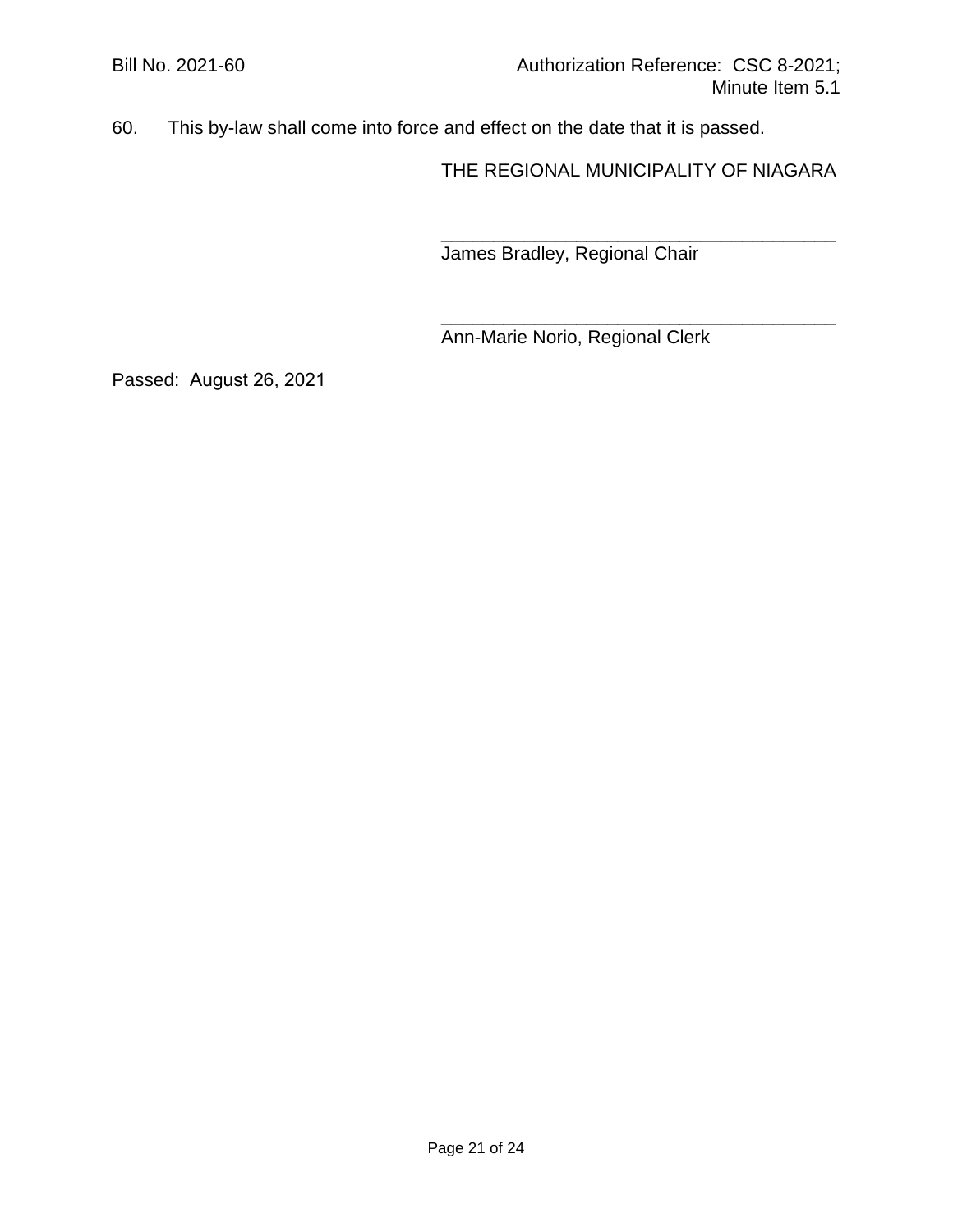#### Schedule "A"

## **Second Hand Goods**

The following items, whether in new or used condition, are considered "Second Hand Goods" for the purposes of this By-law:

- 1. Paper currency, coins and stamps from Canada or any other country;
- 2. Gold, silver or other precious metals;
- 3. Gemstones, jewelry, including costume, and watches or any parts thereof;
- 4. Paintings, photographs, sculptures or any other work of art;
- 5. Antiques and collectables including, but not limited to, photographs, figurines, furniture, glassware, steins, vases and pottery;
- 6. Musical instruments and electronic amplifiers or any part thereof;
- 7. Photographic equipment and peripherals including, but not limited to, cameras and lenses;
- 8. Military and police articles including, but not limited to, uniforms, medals, crests, insignias;
- 9. Swords, knives, axes or antique firearms that do not require a Possession Acquisition Licence, as issued by the Chief Fire Arms Officer of Ontario or other Province or Territory within Canada, to purchase or resell;
- 10. Binoculars, monoculars, telescopes, scopes, rangefinders and microscopes;
- 11. Computers and peripherals or any part thereof;
- 12. Computer software;
- 13. Video game consoles and peripherals or any part thereof;
- 14. Video games including console and computer games and any peripherals or part thereof;
- 15. Personal electronics, including but not limited, to cellular phones, tablets, notebooks, pagers and any other device or part thereof;
- 16. Handheld recording devices or any part thereof;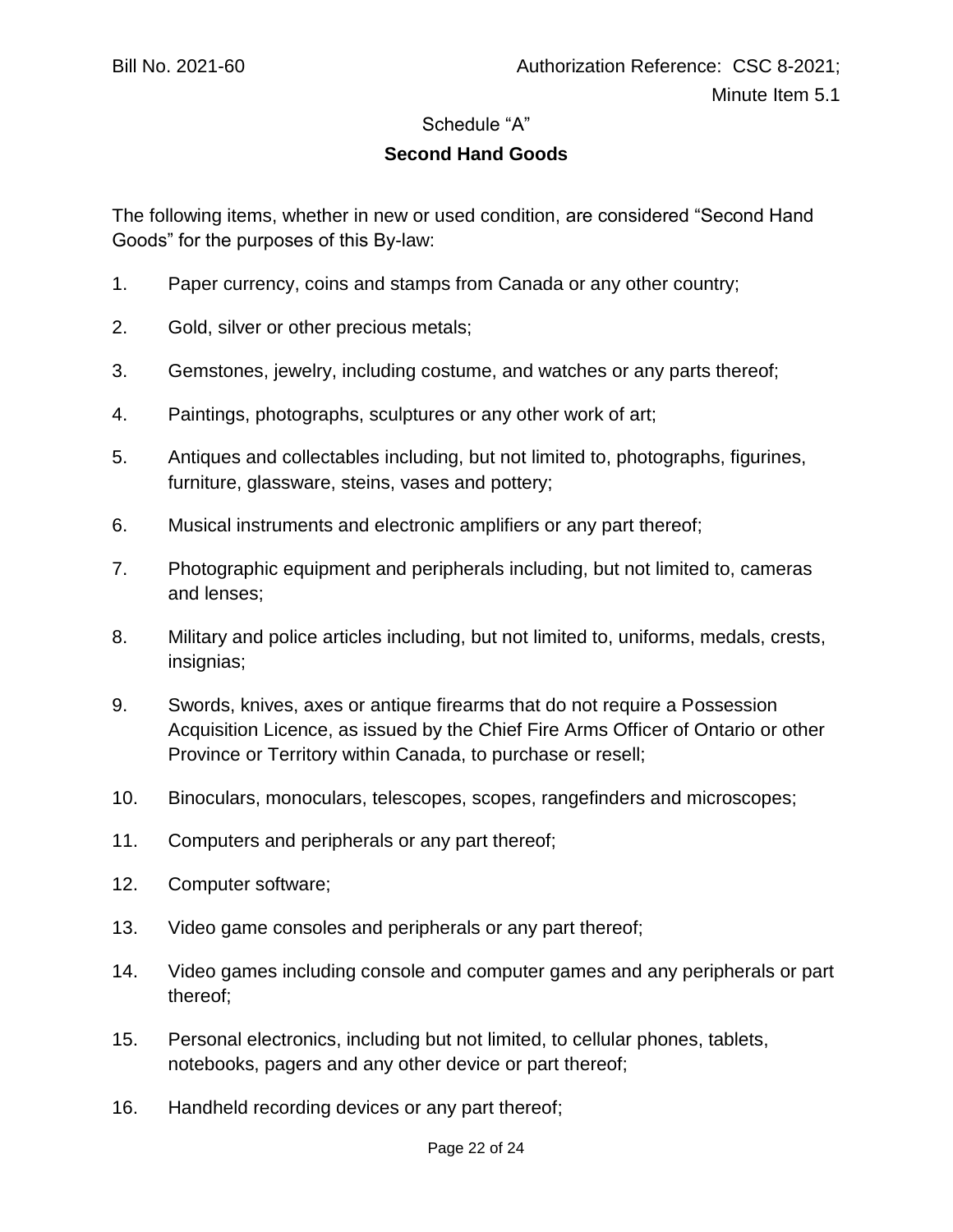#### Schedule "A"

## **Second Hand Goods**

- 17. Home electronics including, but not limited to, lamps, televisions, radios, stereos (including car stereos), speakers, vacuum cleaners, air purifiers, humidifiers, dehumidifiers or any part thereof;
- 18. Home appliances including, but not limited to, microwaves, refrigerators, freezers, stoves, washers, dryers, dishwashers, toasters, coffee makers or any part thereof;
- 19. Home and car alarms, remote starters and security cameras, security systems and peripherals or any part thereof;
- 20. Sports equipment including, but not limited to, hunting gear, bicycles, golf clubs, skis, hockey equipment, football equipment, basketball equipment or any part thereof;
- 21. Sports memorabilia and collectibles, including but not limited, to trading cards, figurines, autographs, photographs;
- 22. Toys and toy collectibles including, but not limited to, model trains, model cars, radio controlled vehicles;
- 23. Automobile equipment including, but not limited to, carburetors, intakes, wheels, fuel injection systems, gauges, headers or performance equipment;
- 24. Scooters, skateboards, e-bikes;
- 25. Hand tools and power tools, including but not limited to, wrenches, air compressors, welders, drills, sanders or any part thereof;

The following items, whether in new or used condition, are considered Second Hand Goods but are excluded from the requirement of having to be documented in a Licensee's Register pursuant to Part VII of this By-law:

1. Vinyl records, cassette tapes, compact discs, DVDs, and Blu-ray discs .